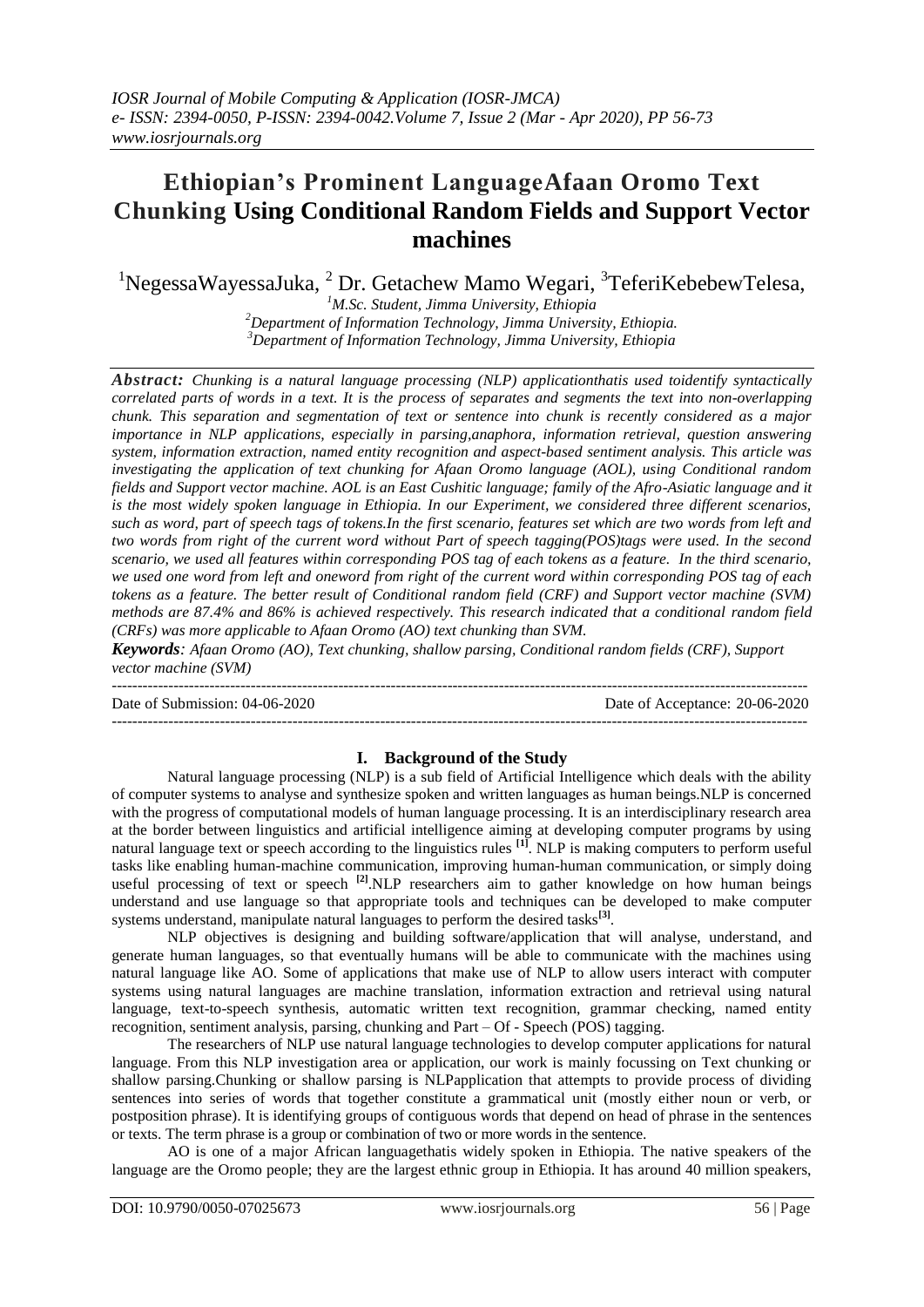34% of the total population of the country, native speakers and the most populous language of Ethiopia **[4, 5, and**  <sup>6</sup>. According to Tabor Wami<sup>[6]</sup>it is also the third most widely spoken language in Africa next to Arabic and Hausa languages. Specially, it is first widely spoken and used in most parts of Ethiopia and also some parts of other neighbour countries like Kenya, Tanzania, Djibouti, Sudan and Somalia**[7]**. research works on NLP like Text chunking are scarce. Thus, this research work is concerned with AO Text chunking.

Developing chunking or shallow parsing is challenging task especially for languages having low resource and complex linguistic structure like AO. Small amount of resources highly impacts the accuracy of the system. Complex structure of languages also needs design of important features and the best combination from these features. AO as one of low resourced and morphologically rich languages shares the above challenges in the designing NLP applications. The NLP applications like Text chunking can be broadly classified into rule based (linguistic approach), machine learning approaches and hybrid approach. Rule based approaches are based on handcrafted rules by language experts. Machine learning approaches are investigating how computers can learn (or improve their performance) based on data. A main research area is for computer programs to automatically learn to recognize complex patterns andmake intelligent decisions based on data<sup>[8]</sup>.

There are works that has been done under different languages for text chunking using different approaches like rule based, machine learning and hybrid. But adopting directly the approach or tool developed for different language is difficult for AO. Naturally, Natural languages have own unique grammar, syntax and feature of word. Previous some AO NLPs like information extraction, information retrieval, named entity recognition, POS tagging, sentiment analysis and anaphora were developed for solving the natural language processing area. These applications were notidentified syntactically correlated parts of words in a text. Especially, In AOL, some words comprise two words to represent single words are syntactically correlated parts of word. As example: "mana barumsaa"/School. This comprises words of AO is representing single word school in English. Therefore, applications used to identify syntacticallycorrelatedparts of words in a text were needed for AOLwhich was the objective of this research.

#### **1.1. Statement of the problem**

Text chunkingcan be useful for developing parsing,anaphora, information retrieval, question answering system, information extraction, named entity recognition and aspect-based sentiment analysis. The term parsing is an NLP technique that attempts to provide some understanding of the structure of a sentence into each word. Parsing is hierarchically categorized under syntax, and is used to generate valid parse tree for a sentence given grammar and lexical rules. Parsing uses recursive phrase structure grammars and arbitrary-depth trees.Parsing has problems with robustness, given the difficulty in getting broad coverage and in resolving ambiguity. It is also relatively inefficient: the time taken to parse a sentence grows with the cube of the length of the sentence, while the time taken to chunk a sentence only grows linearly. For these, use chunking text is easier or more efficient <sup>[2]</sup>. Also, in the case of high ambiguity of the natural language to exact parsing of the text may become very complex. In these cases, chunking can be used as component to partially resolve these ambiguities. It is also widely used as an intermediate step to parsing for the purpose of improving the performance of the parser<sup>[11]</sup>. To develop automatic parser for AO, chunking for AO is important to minimize time and effort <sup>[9, 10]</sup>.

In the information retrieval system, chunking can be used to retrieve the data from the documents depending on the chunks rather than the words **[12]** . In the developing anaphora application, chunking is helpful forthat antecedent that comprises two or more words<sup>[13]</sup>. In the developing question answering system, query generation is a component of question answering system. In AOL, query is either single word or comprises two words. For two comprise words and syntactical correlated words, using chunk in the pre-processing was improve the quality of the system. Chunking is also helpful in the developing information extraction and named entity recognition system for that name of thing comprises from more than one word. In the developing Aspect based sentiment analysis, chunk deals with extract aspect or entity documents.

Therefore, text chunker application which recognize the types of phrases in to noun phrase, adjectival phrase, adverbial phrase, Ad positionalphrase and verb phrase are investigated. But, to the best knowledge of the researcher, text chunker has not been studied for AO yet. To this end, this study tries to answer the following research questions:

 $\triangleright$  What are the feature sets that will allow the CRFs and SVM to perform better result?

From CRFs and SVM, which method fit chunking system from AO text?

# **1.2. Objectives**

#### **1.2.1. General objective**

The general objective of this study was to investigate AO chunking using conditional random fields and support vector machines.

#### **1.2.2. Specific objectives**

The specific objectives of this research work were: -

To prepare dataset for training and testing purposes.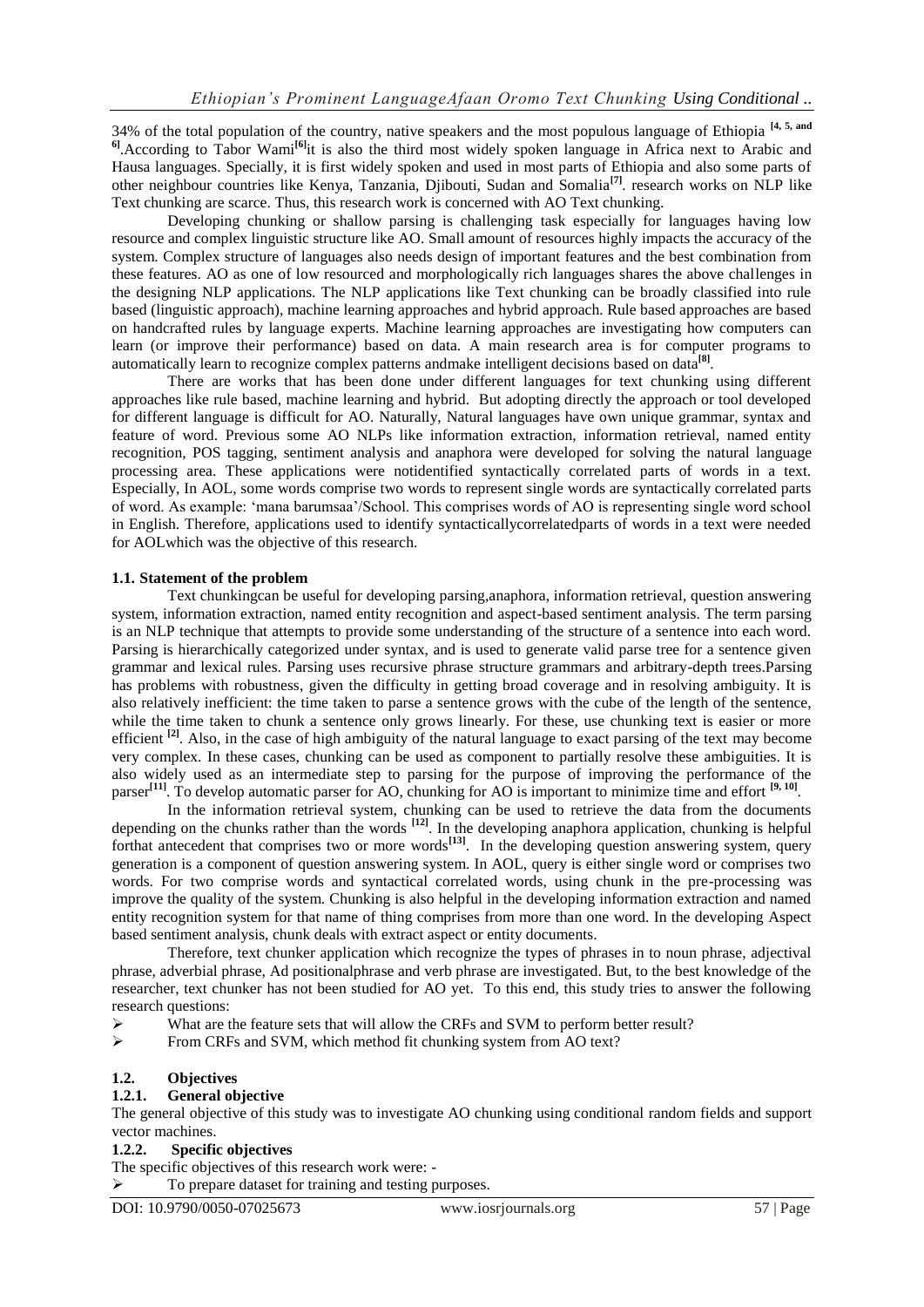- > To identify feature set used for developing chunking using CRFs and SVM.<br>
→ To build a prototypefor chunking from AO text.<br>
→ Evaluate the performance of the prototypemodel.
- To build a prototypefor chunking fromAO text.
- Evaluate the performance of the prototypemodel.<br>  $\triangleright$  To forward conclusion and recommendations has
- To forward conclusion and recommendations based on result of this research.

## **1.3. Methodology**

#### **1.3.1. Data collection and preparation**

AO does not have publicly available annotated corpus text for NLP tasks. To investigate this research, we performed manually three tasks: collected 1,000 sentences, POS tagged and chunk tagged.

#### **1.3.2. Development tool**

We used anaconda platform which includes a wide range of state-of-the-art machine learning algorithms for supervised and unsupervised problems. For this study we used supervised machine learning algorithms of Scikit-learn and sklearn-crfsuite tool. From Scikit-learn, we applied Support vector machine algorithms (LinearSVC); and we applied sklearn-crfsuite (CRFs) algorithms.

#### **1.3.3. Performance Analysis**

Performance of the proposed system was analysed using an analyser metrics of Scikit-learn and sklearn-crfsuite tool.

#### **1.4. Scope and limitation of the study**

This study was conducted to develop AOchunking system. The prepared dataset was including both purposebased sentence (declarative, interrogative, imperative and exclamatory) and structure-based sentences (simple, compound, complex and compound-complex) of AO. This dataset was manual annotated dataset. The case of used the manual dataset was no any annotated corpus of AO like Treebank and CoNLL2000 for English. The annotated dataset was consisted 1,000 sentences with 6624 tokens and 24 POS tag set.

#### **1.5. Application of Results**

Chunking is one of natural language processing application which useful in the different NLP applications. Some of NLP applications which use chunking are parsing,anaphora, information retrieval, question answering system, information extraction, named entity recognition and aspect-based sentiment analysis.

#### **1.6. Parsing**

Parsing is hierarchically categorized under syntax, and is used to generate valid parse tree for a sentence given grammar and lexical rules. Chunking is the task of identifying and segmenting phrases from text and where parsing constructs deeply nested structures for the result of chunking. It is considered as an intermediate step towards full parsing.

#### **1.7. Information retrieval**

Information retrieval is about returning the information that is relevant for a specific query or field of interest. In information retrieval, retrieving relevant data from the corpus or documents is depends on query. If this query is phrase level, the retrieved result is more relevant **[11]** . As an example: "*innihoolaaadii bite'*. (He bought white sheep). [White sheep] or [*hoolaaadii*] is a phrase that is adjectival phrase. If we take this example to know about: "what color of sheep bought by him?" For this question, the retrieve information by phrase query [white sheep) is rather relevant than the word query [sheep].

#### **1.8. Anaphora**

Anaphora means a word or phrase that refers to an entity that is mentioned previouslyand this word or phrase that it refers to is called its antecedent. Chunking is helpful forthat antecedent that comprises two or more words<sup>[13]</sup>. For example, let us consider the name school in Afaan Oromo "mana barumsaa" which is composed of two words.if we take the output of POS tagger "mana "is tagged as NN and "Barumsaa" is also tagged as NN but both words follow each other and also belong to the same thing. For solve like this problem, chunking is important.

#### **1.9. Question answering system**

A question answering is a task that aims to automatically give answers to questions described in natural language. It allows users to have exact answer rather than having list of potentially relevant documents. In the developing question answering system, query generation is a component of question answering system. In AOL, query is either single word or comprises two words. For two comprise words and syntactical correlated words, using chunk in the pre-processing was improve the quality of the system.

#### **1.10. Information extraction**

Information extraction is the way to extract information from a text in the form of text strings and processed text strings which are placedinto slots labelled to indicate the kind of information that can fill them. To extract information, information extraction flows some procedure such as:first, the raw text of the document is split into sentences and each sentence is further subdivided into words which is tokenization. Next, each segmented sentence is tagged with POS tags, which will prove very helpful in the next step, named entity detection. After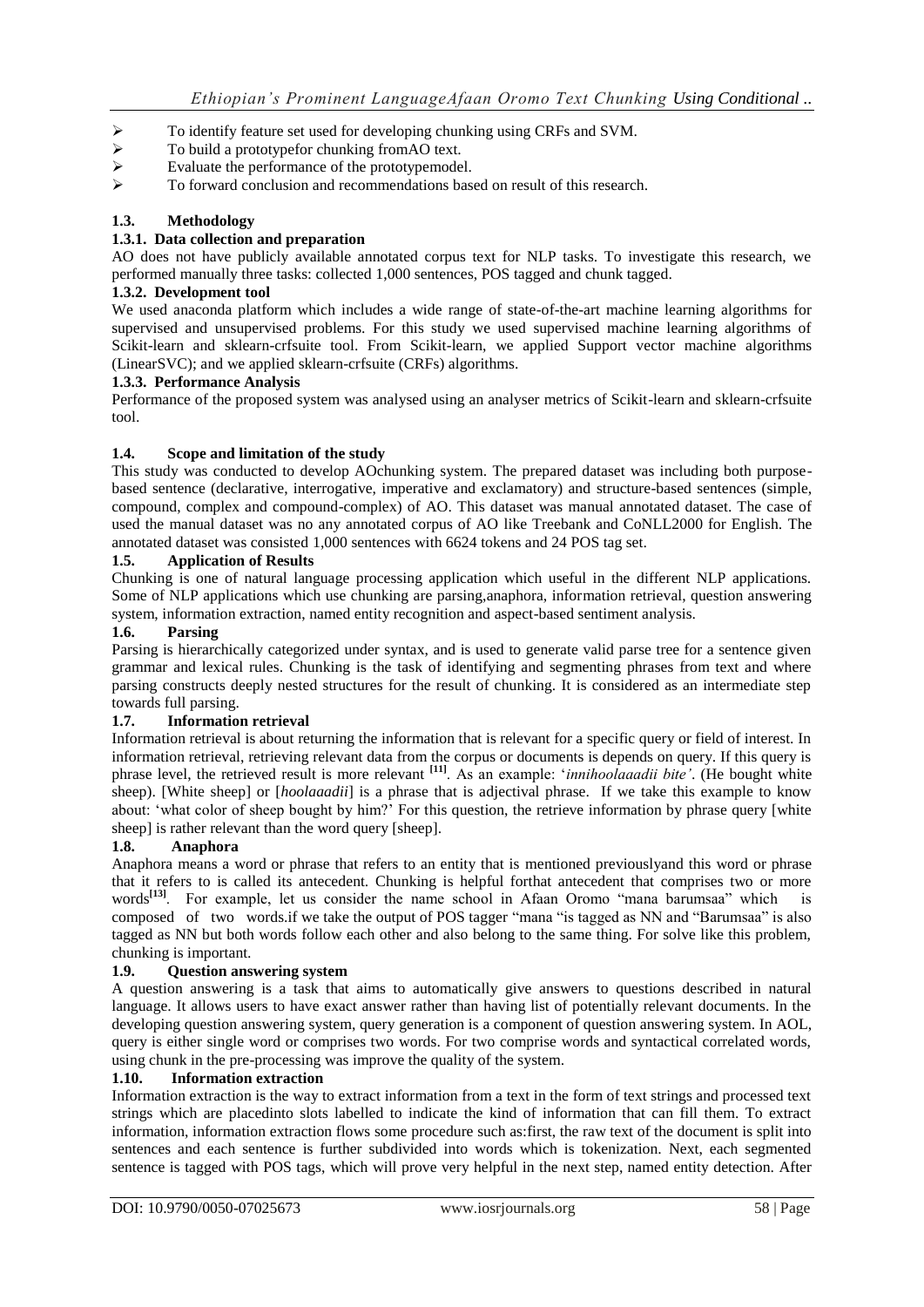named entity detected, transfer into relation detection, the sentence could chunk in the between named entity detection component and relation detection component.

#### **1.11. Named Entity Recognition**

Named entity recognition is a system which identifies the entity or the names ofpeople, places, organizations, dates, amounts of money and other entity from text. The entity or the names of things represent single or more than one word in the text. Chunking is helpful for that name of thing comprises from more than one word.

#### **1.12. Aspect based sentiment analysis**

Aspect based sentiment analysis is an aspect/feature level in which identifying and extracting the feature of the objects that have been commented on by the opinion holder and determining whether the opinion is positive, negative and neutral. Chunking used to extract a thing or entity as aspect from comment text.

## **II. Basic Concept of Chunking**

As discussed before, identifying phrases in sentences is useful for exploring different NLP applications. Sentence is divided into the phrases based on head of phrase in that sentence. Human being who is expert of a language is easy to identify the phrase in the sentences. Using rule of expert, there is also NLP concepts to identify phrases in sentences. The process of determining or identifying phrases in sentence using NLP concepts is known as chunking (shallow parsing).Chunking or shallow parsing is a natural language processing application that is the way to identify syntactically correlated parts of words in a sentence. Chunking is the process of dividing the sentence into chunks. Chunks are the non-overlapping structure in a sentence. Chunking separates and segments a sentence into its sub constituents, such as noun phrase, verb phrase, adverb phrase, adjective phrase, adverb phrase and adjective positionalphrases. Shallow parsing or chunking is the alternative for full parsing in developing NLP applications <sup>[14]</sup>. A chunker finds contiguous, non-overlapping spans of related tokens and groups them together into chunks. Chunkers often operate on tagged texts, and use the tags to make chunking decisions. The term tagged texts or part of speech taggingis the process of marking up a word in a text (corpus) as corresponding to a particular [part of speech.](https://en.wikipedia.org/wiki/Parts_of_speech) After part of speech tagging is identified for word,then chunker chunks the tagged text into non-overlapping group that are noun phrase, verb phrase, adverb phrase or the others phrase.Chunk a text into correlated group of words or non-overlapping group is based on head of phrase in the sentence. Head of phrase means phrase which explain the content or the information about the sentence. For example: *innigara mana deeme*. (He went to home). From this example, we learn the direction he moved ([*gara mana]* ("**to home"**)). This phrase shows the direction he went. The phrases which show direction is called ad positionalphrase in AO. So, the head of phrase in sentences is ad positionalphrase that is [*gara mana].*

In AOL, there are five types of phrases such as noun phrase, verb phrase, ad positionalphrase, adverbial phrase and adjectival phrase. Based on this component, we proposed five type of chunk in AO. These are chunk of noun phrase, verb phrase, ad positionalphrase, adverbial phrase and adjectival phrase. Approaches for Chunking.There are different approaches to chunk the sentences or text of natural language. It can be categorized into rule-based approaches, machine learning approaches and hybrid.

#### **1.13. Rule based approach**

Rule based approach is a set of static rules which is created by language experts. Rule based approach uses regular expressions rule to match text within given pattern. The advantages of rule-based approach are extremely simple to implement and it does not require training corpus. However, there is a shortage of rulebased techniques in developing natural language processing applications. Such as: Rules are not sufficiently complete; they cannot predict the new data and exceptions that occur naturally in language (work for specifically applied structure and not predict the others)  $^{[7]}$ . The other drawback of rule base is on generating new rule. Generating new rule is complex because naturally the human language is complex. The percentage of accuracy in rule-based approach is less than machine learning approach if the dataset has large size **[15]** .

#### **1.14. Machine learning approaches**

Machine learning investigates how computers can learn (or improve their performance) based on given data. Machine learning approacheslearn based on statistical models to make predictions for new data depending on learning the given data. Machine learning approaches are Supervised, Unsupervised and Semi-supervised. Supervised learning approach is the type of machine learning which learn from labelled train data and predict the new data based on the trained dataset whereas; the unsupervised learning process is unsupervised since the input examples are not class labelled. Semi-supervised learning is a class of machine learning techniques that make use of both labelled and unlabelled examples when learning a model. In one approach, labelled examples are used to learn class models and unlabelled examples are used to refine the boundaries between classes. From this machine learning algorithms, we focus on supervised machine learning algorithms that is more applicable to text chunking area especially for under resourced language like AO. From those machines learning, we focused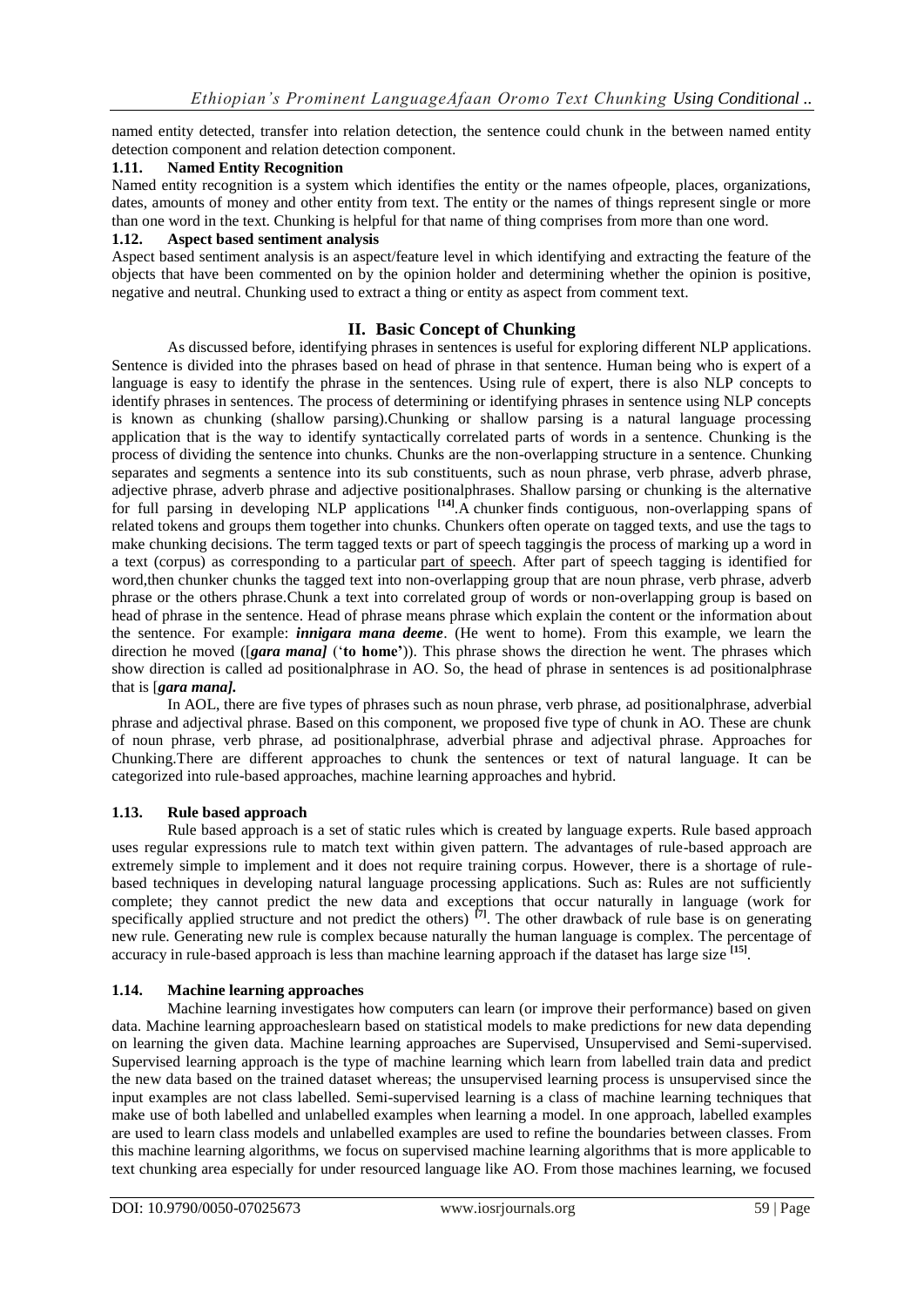on supervised machine learning which is more relevant to developing text chunking applications. Some of the supervised machines learning approaches which are related to our investigation that explored for different language are: Hidden Markov model,Maximum entropy model,Naïve Bayesian,Memory-Based Learning, neural networks, support vector machine and Conditional random fields**[17]** .

Hidden Markov model (HMM) is a model for a statisticalprocess that generates sequential data. In HMM, there are observed events and hidden events in developing model. Observed event is the token  $-1$  which we input and hidden event is labelled part. Observation is observed based on the hidden event or variable. The trainer trains such models based on data, and / or use a trained model to try and infer the hidden states, or just get the probabilities of different observation sequences.The states or event processed in hidden Markov model are discrete number. The probability distribution of future states must depend only on the present state and be completely independent of past states. The states before the current state have no impact on the future except via the current state. For instance, if it predicts tomorrow weather you could examine today weather but you weren"t allowed to look at yesterday weather.

Maximum entropy model (MEM) is also supervised machine learning algorithm used in sequential classification like HMMs.ButMEM solves the problem of multiple feature representation and long-term dependency issue that occurs in HMM. It has increased the recall and greater precision than Hidden Markov Model<sup>[16]</sup>.Memory-Based Learning (MBL) is supervised learning approach that classifying data based on their similarity to data that they have seen earlier. Memory-based learning algorithm is constructing a classifier for a task by storing a set of examples **[12]** .

A neural network is also an algorithm that designed for both supervised and unsupervised data.Neural network is process information in a similar way of human brain. The network is composed of a large number of highly interconnected processing elements (neurons) working in parallel to solve a specific problem. Neural networks learn by example. Neural network is containing cyclic connections, which enable it to learn the temporal dynamics of sequential information. In the training process, neural network uses most data to improve best accuracy of system **[19]**.Naïve Bayesian is one of the generative models which are the types of supervised machine learning. Naïve Bayesian is mostly used in text classification of natural language processing. It belongs to the group of graphical models which is used to model conditional independence between random variables. The Bayesian model is based on the use of Bayes law of probability which uses the inverse of conditional probability<sup>[39]</sup>. Next, we discussed briefly the supervised machine learning algorithms that we have used in our experiment which are support vector machine (SVM) and Conditional random fields (CRF).

#### **1.15. Support vector machine (SVM)**

A support vector machine (SVM) is a type of supervised machine learning classification algorithm. SVM was first introduced by Vladimir Vapkin and his colleagues [18] . According to **[18]** SVM are well-known for their good generalization performance and have been applied to many recognition problems, including chunking, named entity recognition, parsing and text categorization to mention some**[18]**.Also stated that there are theoretical and empirical results that indicate the good performance of SVMs" ability to generalize in a high dimensional feature space without over-fitting the training data than others distance or similarity based learning algorithms such as k-nearest neighbour (KNN) or decision tree. SVM is also differed from the other classification algorithms in the way that it chooses the [decision boundary](https://en.wikipedia.org/wiki/Decision_boundary) that maximizes the distance from the nearest data points of all the classes. An SVM doesn't merely find a decision boundary; it finds the most optimal decision boundary. The most optimal decision boundary is the one which has maximum margin from the nearest points of all the classes. The nearest points from the decision boundary that maximize the distance between the decision boundary and the points are called support vectors as seen in below figure. The decision boundary in case of support vector machines is called the maximum margin classifier, or the maximum margin hyper plane**[19]** .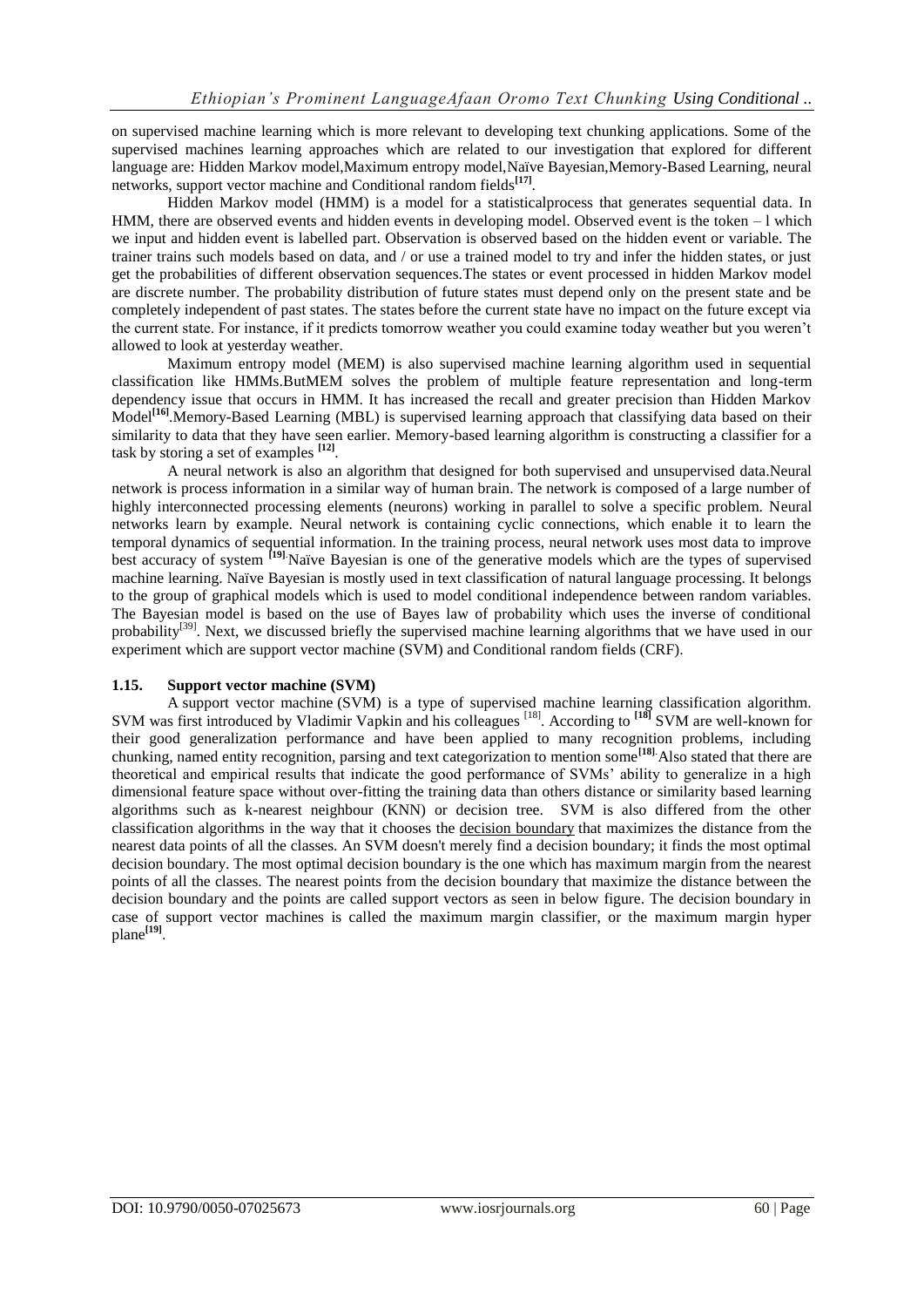

**Figure 1:** Decision boundaries with support vectors

Support vectors are the data points, which are closest to the hyperplane. These points will define the separating line better by calculating margins. Support vectors data points are more relevant to the construction of the classifier. The term hyperplane is a decision plane which separates between a set of objects having different class memberships. The others term is margin. Margin is a gap between the two lines on the closest class points. This is calculated as the perpendicular distance from the line to support vectors or closest points. If the margin is larger in between the classes, then it is considered a good margin, a smaller margin is a bad margin<sup>[18]</sup>.In their basic form shown in Figure 1, SVM construct the hyperplane in input space that correctly separates the example data into two classes. This hyperplane can be used to make the prediction of class for unseen data. The hyperplanes always exist for the linearly separable data<sup>[18]</sup>. The aim of hyper planes in the training phrase of the SVM is to plot the vectors in n-dimensional hyperspace and draw a hyper plane as evenly as possible to separate points from the two categories. The formula description of support vector machine in separating points using hyper planes has described by <sup>[19]</sup>. As an example: in the classification when xi as a feature and  $y_i$  is a label class either 1 or 0 (Whether  $y_i$  is positive or negative indicates the category for the vector i). Assume, this hyper plane has normal vector  $w$ , then the hyper plane can be written as the points  $x$ satisfying:

$$
W \cdot X - \bar{b} = 0 \tag{1}
$$

Where  $\frac{b}{\|w\|}$  is the offset of the hyperplane from the origin along w. This hyper plane is chosen so as to maximize the margin between the points representing the two categories. Imagine two hyperplanes lying at the "border" of two regions in each of which there are only points of either category. These two hyperplanes are perpendicular to w and cut through the outermost training data points in their respective regions. Two such planes can be seen illustrated as dashed lines in above figure. Wanting to maximize the margin between the points representing the two categories is the same thing as wanting to keep these two hyperplanes as far apart as possible The training data points which end up on the dashed lines in above figure are called support vectors, hence the name Support Vector Machine. The hyperplanes can be described by the equations.

$$
W \cdot X - b = 1 \tag{2}
$$
  
 
$$
W \cdot X - b = -1 \tag{3}
$$

The distance between the two is  $\frac{2}{\|W\|}$ . Since the SVM wants to maximize the margin, we need to minimize  $\|W\|$ . It also does not want to extend the margin indefinitely, since it does not want training data points within the margin. Thus, the following constraints are added to the problem:

$$
w. x_i \ge 1
$$
  
For  $x_i$  in the first category, and  

$$
w. x_i \ge -1
$$
  
For  $x_i$  in the second category

This problem can be rewritten asthe optimization problem of minimizing ||w|| subject to

$$
(w.x_i - b)y_i \ge 1 \ for \ (1 \le i \le n)
$$

Now replaces  $||W||$  with  $\frac{2}{||W||}$ , and use Lagrange Multipliers and then rewrite this optimization problem into the following Quadratic Optimization problem:

$$
\min_{w,b} \max_{\alpha_i \ge 0} \left\{ \frac{\|w\|^2}{2} - \sum_{i=1}^n \alpha_i \left( (w, x_i - b)y_i - 1 \right) \right\}, \alpha_i \ge 0 \tag{4}
$$

Where  $\alpha_i$  they are Lagrange's Multipliers. Data sets which are possible to divide in two are called linearly separable. Depending on how the data is arranged, this may not be possible. It is, however, possible to use an alternative model involving a soft margin. The soft margin model allows for a minimal number of mislabelled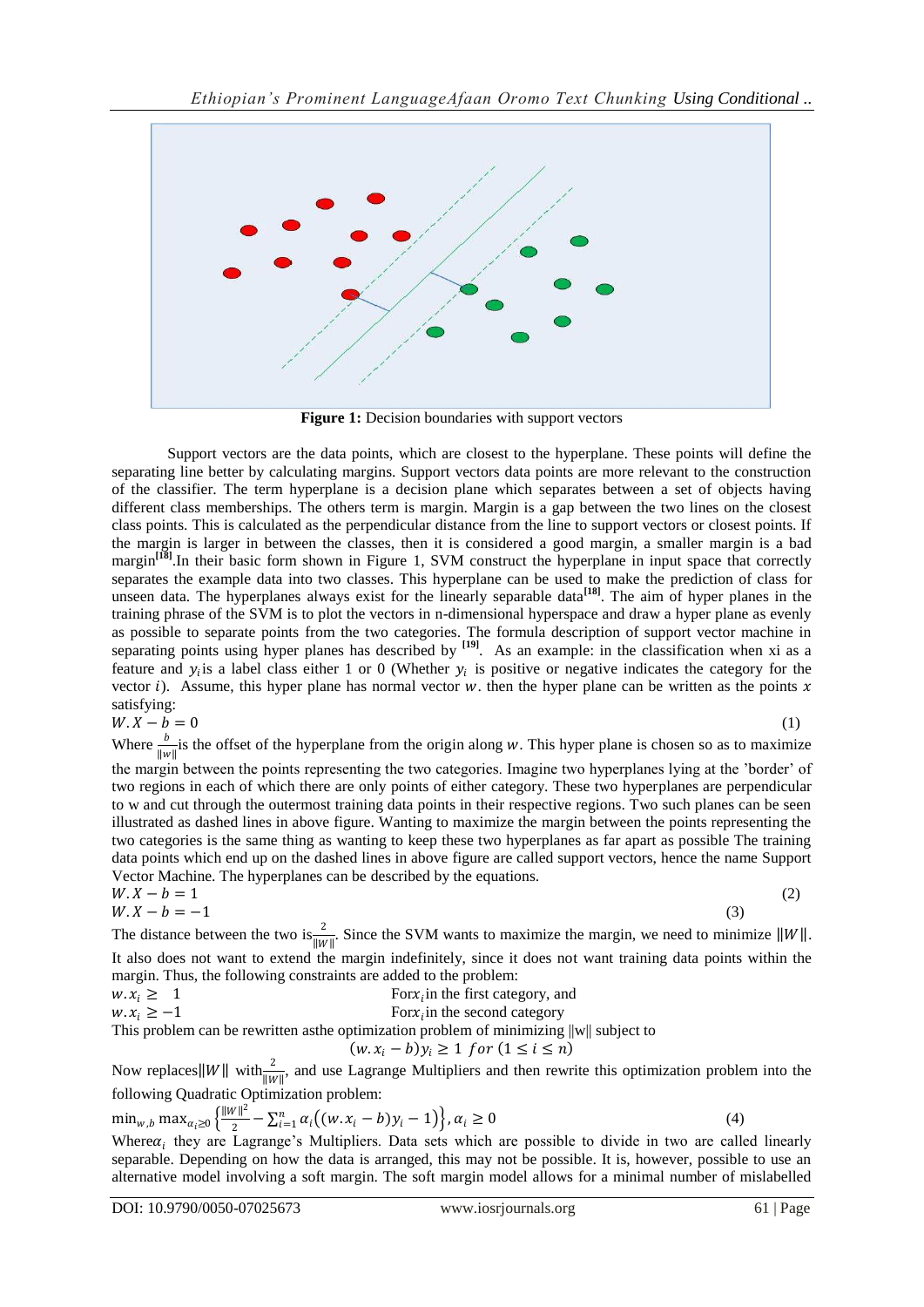examples. This is done by introducing slack variables  $i$  for each training data vector $x_i$ . The function to be minimized,  $\frac{||W||^2}{2}$  $\frac{\nu_{\parallel}}{2}$  are modified by adding a term representing the slack variables. This can be done in several ways, but a common way is to introduce a linear function, so that the problem is to Minimize  $\frac{w_{\parallel}}{2}$  + C  $\sum_{i=1}^{n} d_i$ (5) For some constant C, to this minimization, the following modified constraint is added:  $(w, x_i - b)y_i \ge 1$  for  $(1 \le i \le n)$  (6) By using Lagrange Multipliers as before, the problem can be rewritten as:  $\mathop{\min}_{w,d_i,b} \mathop{\max}_{\alpha_i,\beta_i} \left\{ \frac{\|w\|^2}{2} \right.$  $\frac{\nu_{\parallel}^{2}}{2} + C \sum_{i=1}^{n} d_i - \sum_{i=1}^{n} \alpha_i ((w.x_i - b)y_i - 1 + d_i) - \beta_i d_i \ge 0 \text{ for } b \ge 0 \text{ (7)}$ To get rid of the slack variable we rewrite the problem into its dual form:  $\max_{\alpha} \left\{ \sum_{i=1}^n \alpha_i - \frac{1}{2} \right\}$  $\frac{1}{2}\sum_{j=1}^n\sum_{i=1}^m \alpha_i \alpha_j y_i y_j x_i x_j$  $\tag{8}$ Subject to constraint  $0 \leq \alpha_i \leq C$  for  $(1 \leq i \leq n)$  And  $\text{also} \sum_{i=1}^n \alpha_i y_i = 0$  for  $(1 \leq i \leq n)$ 

The above formal description on SVM applies only to those problems which are linearly separable. In a non-linear classifier, the input vectors xi are transformed as to lie in an infinitely dimensional Hilbert Space where it is always possible to linearly separate the two data categories.Hence SVM is a binary classifier. The SVM described in the above formula explained by **[19]** is used for binary classification and which classify data in two categories. But Text chunking is a multi-class classification problem since in natural language there are more than two label categories. For multi class problem, support vector machine can solve multi classification problem using different method. Some method in SVM that used to solve multi classification problem are: oneagainst-one and one-against-rest**[20]**. In the one-against-one approach, instead of trying to distinguish one class from all the others, they seek to distinguish one class from another one. In the one-against-rest binarization of problem, SVM is trained for each class in order to distinguish that class and the rest. When we used this both method of SVM, one-against-rest method are more suitable for practical than one-against-one. The one-againstall method has the added advantage of being already available in sclera [\(Linear SVC](https://scikit-learn.org/stable/modules/generated/sklearn.svm.LinearSVC.html#sklearn.svm.LinearSVC) library), so it should probably be our default choice.

#### **1.16. Conditional Random Fields**

Conditional random fields (CRF) is machine learning approach that uses discriminative learning for automatically learning the rules from the annotated training data and produces model which is applied to the test data specially for sequence classification <sup>[44]</sup>. Conditional random fields (CRFs) are a probabilistic framework for labeling and segmenting structured data **[22]** . The underlying idea is that of defining a conditional probability distribution over label sequences given a particular observation sequence, rather than a joint distribution over both label and observation sequences.

CRFs is probabilistic model for computing the probability  $P(\vec{y} | \vec{x})$  of a possible output sequence  $\vec{y}$  =  $(y_1, ..., y_n)$  as  $\sum y$  given the input sequence  $\vec{x} = (x_1, ..., x_n)$  as  $\sum x$  that is called observation. y is the set of all possible output category sequence and  $x$ , it is the set of observation sequence: Under this section a special form of CRFs which is linear chain CRFs is discussed in detail that is used in our case. Linear chain CRFs is a special form of CRFs, which is structured as a linear chain that models the output variables as a sequence. Linear-chain CRFs can be formulated as **[24]** as given below:

$$
P \vec{\lambda} \left( \vec{\mathbf{y}} \mid \vec{\mathbf{x}} \right) = \frac{1}{z \vec{\lambda} \left( \vec{\mathbf{x}} \right)} exp\left( \sum_{j=1}^{n} \sum_{i=1}^{m} \lambda_i f_i \left( y_{j-1} y_j, \vec{\mathbf{x}}_i \right) \right) \tag{9}
$$

Where x it is a data sequence that is observation,  $y$  it is Type equation here. a category sequence of data, *n* indicates the length of sentence, *m* indicates number of feature templates,  $\lambda_i$  represents the weights assigned to the different features in the training phase and  $z \overrightarrow{\lambda}(x)$ , it is a normalization factor that makes the probability in the range  $[0, 1]$ , This equation (9) can be expressed as:

$$
z\overrightarrow{\lambda}(\overrightarrow{x}) = \sum_{\overrightarrow{y}\in y} exp\left(\left(\sum_{j=1}^{n} \sum_{i=1}^{m} \lambda_i f_i(y_{j-1}y_j, \overrightarrow{x}, j)\right)\right)
$$
(10)

The next sub sections will respectively discuss how a linear chain CRF model is used in the developing our model.

#### **1.17. Feature extraction function**

The basic part developing natural language processing application using machine learning is identifying a feature extraction. Identifying features is the most important process for machine-learning approaches because a feature design greatly affects the labeling accuracy **[14]** . The feature extraction is the components of CRFs. In our special case of Linear-chain CRFs, the general form of a feature extraction function is  $f_i(y_{j-1}y_j, \vec{x}, j)$ , which looks at a pair of adjacent states  $y_{j-1}$ ,  $y_j$  the whole input sequence  $\vec{x}$ , and where we are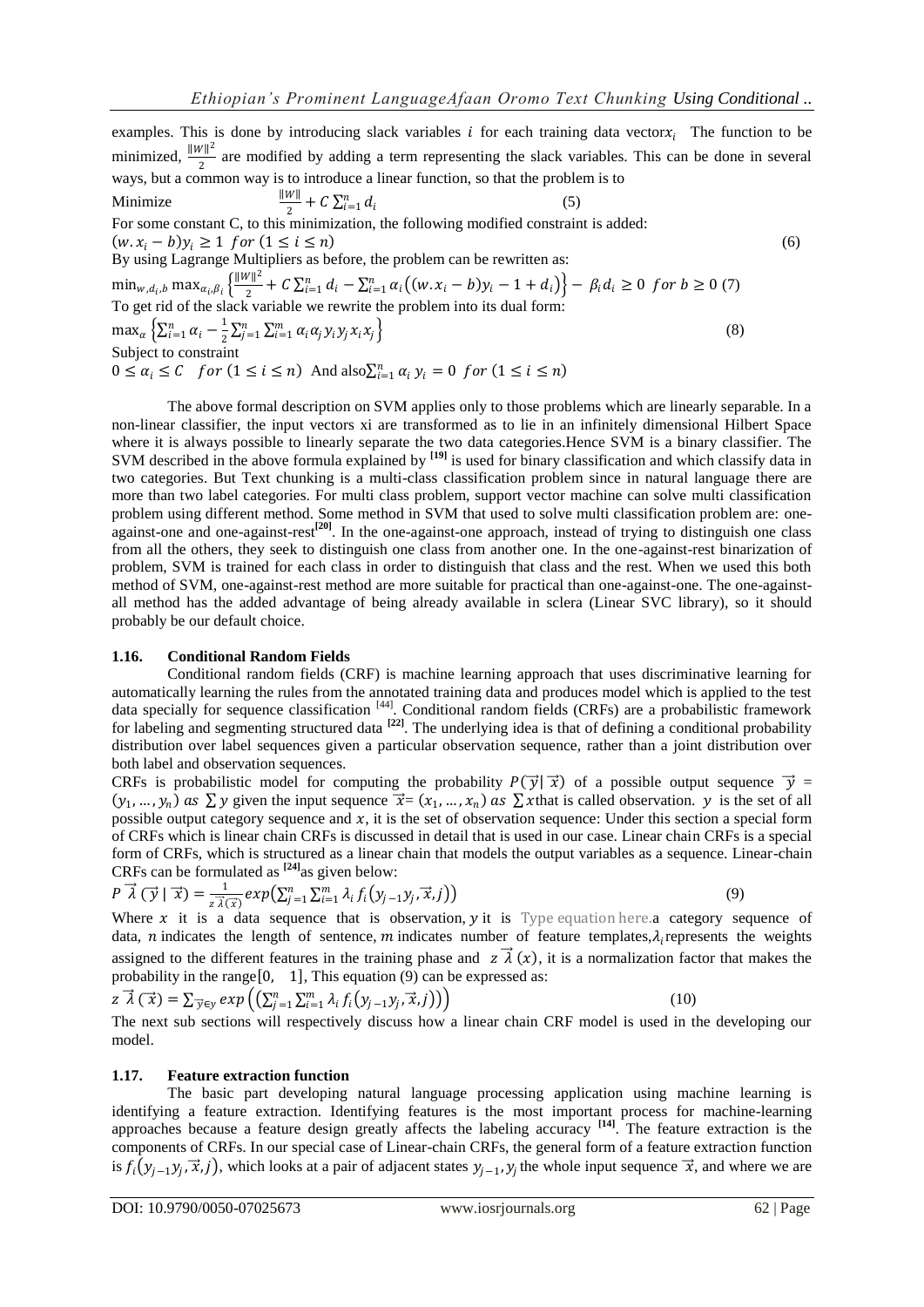in the sequence  $(j)$ . These are arbitrary functions that produce a real value. As an example: we can define a simple feature function which produces binary values

$$
f_i(y_{j-1}y_j, \vec{y}, j) = \sum_{0}^{1} y_{j-1}y_j = \text{Noun and } x_j = \begin{cases} \text{jimma} \\ \text{otherwise} \end{cases}
$$

That is, "If they<sup>th</sup> word is *jimma* and having a tag noun, and then  $f_i = \begin{cases} 1 \\ 0 \text{ then } 1 \end{cases}$ 

otherwise 0 The usage of this feature depends on its corresponding weight $\lambda_1$ . If  $\lambda_1 > 0$ , whether  $f_1$  is active, it increases the probability of tag sequence  $y_1: n(\vec{y})$  This is another way of saying the CRFs model should prefer the tag Noun for the word *jimma*. Otherwise  $\lambda_1 < 0$ , the CRF model will try to avoid the tag Noun for *jimma*. In this case the value of  $\lambda_1$  will be learned from the corpus. Addressed two problems of Linear chain CRFS: **Problem – 1:**

Given observation *x* **and CRF M,** how do find the model probability fitting label sequence  $\vec{y}$ ?

Note that this this type of problem is the most common application of a conditional random field to find a label sequence for an observation.

#### **Problem – 2:**

Given label sequence **y and observation sequence x.** How do find parameters of a CRF, M to maximize  $P \lambda(\vec{v} | \vec{x}, M)$ ?

This problem is questioned of how do train to adjust the parameters of M, which are especially the feature weight  $\vec{\lambda}$ ?

#### **1.18. CRFs Model Training**

For all types of CRFs, the maximum-likelihood method can be applied for parameter estimation. That means, training the model is done by maximizing the log-likelihood Z on the training data T: We can find in the following manner:

$$
L(T) = \sum_{(\vec{x}, \vec{y}) \in T} \log[P(\vec{y} | \vec{x})] = \sum_{(\vec{x}, \vec{y}) \in T} \left[ \log \left( \frac{\exp \left( \sum_{j=1}^{n} \sum_{i=1}^{m} \lambda_i f_i(y_{j-1} y_j, \vec{x}_j) \right)}{\sum_{\vec{y}^* \in y} \exp \left( \sum_{j=1}^{n} \sum_{i=1}^{m} \lambda_i f_i(y_{j-1} y_j, \vec{x}_j) \right)} \right) \right] (11)
$$

To avoid over fitting the likely – hood is penalized with the term:  $-\sum_{i=1}^{n} \frac{\lambda_i^2}{2\epsilon_i^2}$  $\frac{n}{i=1} \frac{\lambda_i^2}{2\sigma^2}$ 

The parameter $\sigma^2$  models the trade – off between fitting exactly the observed feature frequencies and the squared norm of the weight vector. The smaller the values are, the smaller the weights are forced to be, so that the chance that few high weights dominate is reduced. For the purpose of avoiding over fitting, the likely – hood function  $L(T)$ , rewrite as follows:

$$
L(T) = \sum_{(\vec{x}, \vec{y}) \in T} \left[ \log \left( \frac{\exp \left( \sum_{j=1}^{n} \sum_{i=1}^{m} \lambda_{i} f_{i}(y_{j-1}y_{j}, \vec{x}_{j}) \right)}{\sum_{\vec{y} \in \mathcal{y} \in T} \sum_{j=1}^{n} \sum_{i=1}^{m} \lambda_{i} f_{i}(y_{j-1}y_{j}, \vec{x}_{j})} \right) \right] - \sum_{i=1}^{n} \frac{\lambda_{i}^{2}}{2\sigma^{2}} \qquad (12)
$$
  
\n
$$
\implies \frac{\partial}{\partial \lambda_{k}} \left[ L(T) \right] = \frac{\sum_{(\vec{x}, \vec{y}) \in T} \sum_{j=1}^{n} \sum_{i=1}^{m} \lambda_{i} f_{i}(y_{j-1}y_{j}, \vec{x}_{j})}{A} - \frac{\frac{\sum_{(\vec{x}, \vec{y}) \in T} \sum_{i=1}^{n} \sum_{i=1}^{m} \lambda_{i} f_{i}(y_{j-1}y_{j}, \vec{x}_{j})}{\sum_{\vec{x}, \vec{x} \in T} \sum_{j=1}^{n} \sum_{i=1}^{m} \lambda_{i} f_{i}(y_{j-1}y_{j}, \vec{x}_{j})}{B} - \frac{\sum_{i=1}^{n} \frac{\lambda_{i}^{2}}{2\sigma^{2}}}{C} \qquad (13)
$$

Since  $\frac{\partial}{\partial \lambda_k}[L(T)]$  with respect  $\lambda_k$ , they are computed separately for the parts A, B and C. The derivation of part A is given by:

$$
\frac{\partial}{\partial \lambda_k} \left[ \sum_{(\vec{x}, \vec{y}) \in T} \sum_{j=1}^n \sum_{i=1}^m \lambda_i f_i \left( y_{j-1} y_j, \vec{x}, j \right) \right] = \sum_{(\vec{x}, \vec{y}) \in T} \sum_{j=1}^n f_k \left( y_{j-1} y_j, j \right)
$$
\nThe derivation part of B, which corresponds to the normalization is given by:

\n
$$
\sum_{j=1}^n \sum_{j=1}^n f_k \left( y_j - \vec{y}, \vec{y} \right) = \sum_{j=1}^n \sum_{j=1}^n f_k \left( y_j - \vec{y}, \vec{y} \right)
$$

The derivation part of B which corresponds to the normalization is given by:

$$
\frac{\partial}{\partial \lambda_k} \sum_{(\vec{x}, \vec{y}) \in T} \log z \, \vec{\lambda}(\vec{x}) = \sum_{(\vec{x}, \vec{y}) \in T} \frac{1}{z \, \vec{\lambda}(\vec{x})} \frac{\partial z \, \vec{\lambda}(\vec{x})}{\partial \lambda_k}
$$
\n
$$
\Rightarrow \sum_{(\vec{x}, \vec{y}) \in T} \frac{1}{z \, \vec{\lambda}(\vec{x})} \frac{\partial z \, \vec{\lambda}(\vec{x})}{\partial \lambda_k} = \sum_{(\vec{x}, \vec{y}) \in T} \frac{1}{z \, \vec{\lambda}(\vec{x})} \sum_{\vec{y} \in \mathcal{Y}} \exp \left( \sum_{j=1}^n \sum_{i=1}^m \lambda_i f_i(y_{j-1}y_j, \vec{x}, j) \right) \sum_{j=1}^n f_i(y_{j-1}y_j, \vec{x}, j)
$$
\n
$$
\Rightarrow \sum_{(\vec{x}, \vec{y}) \in T} \frac{1}{z \, \vec{\lambda}(\vec{x})} \frac{\partial z \, \vec{\lambda}(\vec{x})}{\partial \lambda_k} = \sum_{(\vec{x}, \vec{y}) \in T} \sum_{\vec{y} \in \mathcal{Y}} \sum_{\vec{y} \in T} \sum_{\vec{y} \in T} \exp \left( \sum_{j=1}^n \sum_{i=1}^m \lambda_i f_i(y_{j-1}y_j, \vec{x}, j) \right) \text{ (By equation (9))}
$$
\n
$$
\Rightarrow \sum_{(\vec{x}, \vec{y}) \in T} \frac{1}{z \, \vec{\lambda}(\vec{x})} \frac{\partial z \, \vec{\lambda}(\vec{x})}{\partial \lambda_k} = \sum_{(\vec{x}, \vec{y}) \in T} \sum_{\vec{y} \in \mathcal{Y}} P \, \vec{\lambda}(\vec{y} \cdot \vec{x}) \sum_{j=1}^n f_k(y_{j-1}, y_j, \vec{x}, j) \text{ (By equation (9))}
$$
\n
$$
\sum_{\vec{x} \in T} \frac{1}{z \, \vec{\lambda}(\vec{x})} \frac{\partial z \, \vec{\lambda}(\vec{x})}{\partial \lambda_k} = \sum_{(\vec{x}, \vec{y}) \in T} \sum_{\vec{y} \in T} \sum_{\vec{y} \in T} \sum_{\vec{y} \in T} \vec{x} \frac{\partial z \, \vec{\lambda}(\vec{x})}{\partial
$$

$$
\frac{\partial}{\partial \lambda_k} \left( -\sum_{i=1}^n \frac{\lambda_i^2}{2\sigma^2} \right) = -\frac{2\lambda_k}{2\sigma^2} = -\frac{\lambda_k}{\sigma^2}
$$
\n(16)

Since Equn. (14) is the derivation part of A which is the expected value under the empirical distribution of feature $f_i$ : That us

$$
\widetilde{E}(f_i) = \sum_{(\vec{x}, \vec{y}) \in T} \sum_{i=1}^n \sum_{j=1}^m f_i(y_{j-1}y_j, \vec{x}, j)
$$
\n
$$
\text{But Form } (15) \text{ the deviation part of } \mathbf{P} \text{ is the expectation under the model distribution.}
$$
\n
$$
(17)
$$

By Equn. (15), the derivation part of B, is the expectation under the model distribution:

 $\overline{a}$ 

www.iosrjournals.org 63 | Page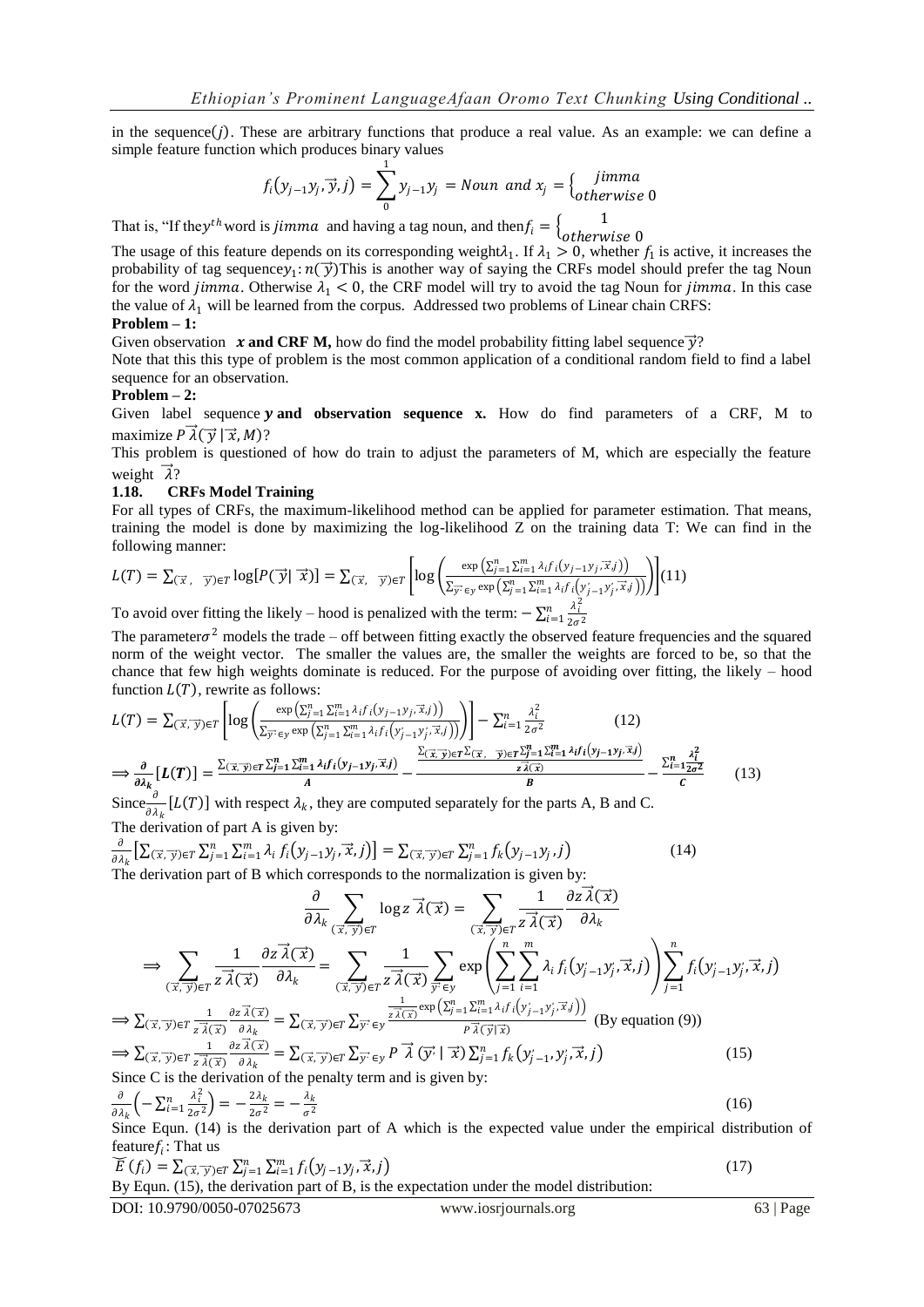$$
E(f_i) = \sum_{(\vec{x}, \vec{y}) \in T} \sum_{\vec{y}^i \in y} P \vec{\lambda} (\vec{y}^i | \vec{x}) \sum_{j=1}^n f_k(y_{j-1}, y_j; \vec{x}, j)
$$
(18)  
\n
$$
\Rightarrow \frac{\partial}{\partial \lambda_k} [L(T)], \text{ it can also interpret as:}
$$
  
\n
$$
\frac{\partial}{\partial \lambda_k} [L(T)] = \vec{E}(f_i) - E(f_i) - \frac{\lambda_k}{\sigma^2}
$$
  
\nTo get the maximum by the approximation of the first derivation,  
\n
$$
\vec{E}(f_i) - E(f_i) - \frac{\lambda_k}{\sigma^2} = 0
$$
(20)

Now, to calculate each weighting value $\lambda_k$  for each feature  $f_k$  easily and also computing  $\widetilde{E}(f_i)$  is easily done by Counting how often each feature occurs in the training data. Computing  $E(f_i)$  is directly impractical because of the high number of possible tag sequence  $(y)$ . In CRF, sequences of output variables lead to enormous combinatorial complexity. Thus, a dynamic programming approach is applied, known as the Forward – Backward Algorithm which is beyond the scope of this research

#### **III. Text Chunking for AO**

As far as the knowledge of the researchers concerns there were no system or work had been proposed in the past for Text chunking AOL. For, AO our research is the first for chunking AO text and it became the initial or starting point for other researcher who was interested on these areas. The summary of articles, methodology, dataset used, features, language and accuracy obtained are shown in the below table.Text chunking systems were summarized by using different approach in the below table. The rule-based approach is good result in very small data size and it is dependent on linguistic experts. Machine learning approach is better performance than rule-based approach. However, in Machine learning approaches, a pre-tagged or an annotated text is required to train the system. The accuracy of Machine learning chunker directly depends on the size of training data set. As the size of training data increases, the accuracy also increases. The calculated result of machine learning is also different.From discussed approaches, CRFs and SVM achieved better performance than others machine learning in the reviewed papers. Therefore, in this research we applied conditional random fields and SVM machine learning algorithms for AO Text chunking. Text chunking involves the identification and divides sentences into correlated group of words such as noun phrases, verb phrases, adjective phrases, adverb phrases and ad positional phrases. It falls within the category of sequential labelling like POS tagging, word segmentation, named entity recognition and information extraction. the implementation of CRFs and SVM based chunking system for AO will be discussed as follows: the first section talks about data collection and preparation. Second section describes over view of the chunking boundary format; third section was architecture of AO chunking.

| <b>Articles</b><br><b>Methods</b><br>Data set |                              | <b>Features</b>             | Language                | <b>Performance</b> |                           |
|-----------------------------------------------|------------------------------|-----------------------------|-------------------------|--------------------|---------------------------|
|                                               |                              |                             |                         |                    | $\frac{0}{0}$             |
| Kuang – hua Chen and Hsin                     | <b>Statistical</b>           | <b>Brow Corpus</b>          | <b>Linguistic Rules</b> | English            | <b>Accuracy 98</b>        |
| - His Chen, 1993 <sup>[22]</sup>              |                              |                             |                         |                    |                           |
| Chakaraborty, 2016 <sup>[23]</sup>            | <b>Rule Based</b>            | <b>50 Documents</b>         | <b>Linguistic Rules</b> | <b>English</b>     | <b>Accuracy 84</b>        |
| Kudo<br>and<br>Matsumoto.                     | <b>SVM</b>                   | <b>Penn Tree Bank</b>       | Lexical $+$ POS tag     | English            | $F - Score$ 94.22         |
| $2001^{25}$                                   |                              |                             |                         |                    |                           |
| Sneha Asopa et.al. 2016 <sup>[23]</sup>       | <b>Rule Based</b>            | <b>500 Sentences</b>        | <b>Linguistic Rules</b> | Hindi              | Accuracy 74.16            |
| Akshay Singh et.al. 2009 <sup>[15]</sup>      | <b>HMM</b>                   | 2, 00, 000                  | Lexical                 | Hindi              | <b>Accuracy 91.7</b>      |
| Koeling 2000 <sup>[16]</sup>                  | <b>MEM</b>                   | 2, 00, 000                  | Lexical                 | Hindi              | <b>Recall 91.86</b>       |
| Guang - Lu et.al. 2010 <sup>[17]</sup>        | <b>Naïve</b><br><b>Baves</b> | <b>Hownet</b> Dictionary    | <b>Lexical +POS</b>     | <b>Chinese</b>     | <b>Precision 93.04</b>    |
|                                               | $+$ Semantic                 | 67, 440 words               |                         |                    | <b>Recall 91.86</b>       |
|                                               | Feature                      |                             |                         |                    | $F - Score 92.8$          |
| Guang - Lu et.al. 2016 <sup>[26]</sup>        | <b>MEMA</b>                  | <b>CPTB</b> and MSRA        | <b>Lexical +POS</b>     | <b>Chinese</b>     | $F - 92.16$ CPTB          |
|                                               |                              |                             |                         |                    | $F - 91.02$ MSRA          |
| Prathibha R. J. Padma M.                      | <b>CRF</b>                   | 000<br><b>EMILLE</b><br>(6, | <b>Lexical +POS</b>     | Kanada0            | <b>Accuracy in Novels</b> |
| $C_{.}$ 2017 <sup>[24]</sup>                  |                              | Sentences)                  |                         |                    | 92.77 and in stories      |
|                                               |                              |                             |                         |                    | 93.28                     |
| Abeba I. 2013 <sup>[8]</sup>                  | $HMM + Rule$                 | <b>320 Sentences</b>        | <b>Lexical +POS</b>     | Amharic            | <b>Accuracy 93.75</b>     |

**Table: 1** Summary of Related work

#### **1.19. Data collection and Data preparation**

For this research, we prepared sentences manually by reading grammar book of AO and the others sentences were prepared by AO teachers in Bule Hora University and Jimma University in Ethiopia. This prepared includes both purpose-based sentences and structural based sentences of AO. The prepared sentences in this research were1,000sentences which include both purpose-based sentences and structural based sentences of AOL. The sentences that were collected by researcher and data collectors were not tagged. After collected the sentences, and were prepared of data set in the form machine learning can learn from. This preparation data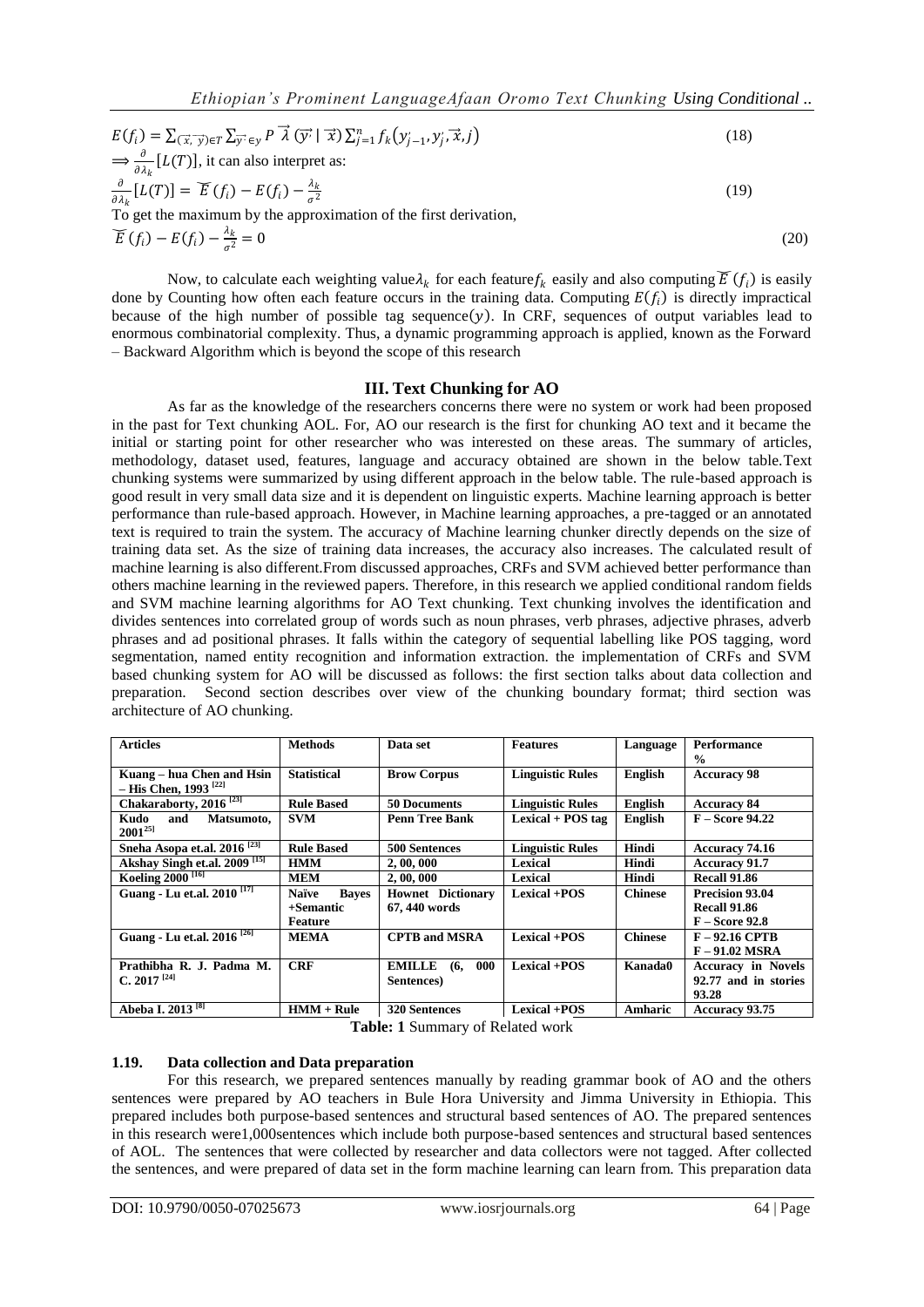set was assigning part of speech tagging for each token and identifying noun phrase boundary in sentences. Part of Speech Tagging is the process of marking up a word in a text (corpus) as corresponding to a particular part of speech, based on both its definition and its context i.e., its relationship with adjacent and related words in a phrase or sentence. In sentences, all words can be labelled with their POS tag. These tags denote the grammatical function of the word in the sentence. Some simple, but well-known POS tags are for instance nouns, verbs, adjectives, adverbs and determiners. POS tagging makes sentences easier to parse or chunking by a computer, and is therefore a pre-processing step frequently used in text-processing systems. Tag set used in this research reported in appendix-1.

## **1.20. Chunk boundary formatin AO**

We have prepared at 30 linguistic rules that are used to identify the boundaries of chunker for AOL in the prepared dataset and they are listed below. Noun chunking is a chunk of correlated group of words and noun is the head this chunk.We have got at 12 linguistic rules that are used to identify the boundaries of noun chunker for AOL. Such as:

- 1. Noun and noun
- 2. Noun and adjective
- 3. Noun and Possessive Pronoun
- 4. Noun and number
- 5. Noun and determiners
- 6. Noun, adjective and determiners
- 7. Proper nouns with  $(°-n)$
- 8. Personal pronoun
- 9. Noun, Possessive Pronoun and determiners
- 10. Noun, adjective and number
- 11. Noun and noun phrase
- 12. Noun phrase and determiners

Verb chunking is the verb group includes the main verb and auxiliary verbs. We have prepared 5 linguistic rules that used to identify the boundaries of verb chunk. Such as:

- 1. Adverb and verb
- 2. Verb and verb
- 3. Adverb, verb and verb
- 4. Noun, verb and verb
- 5. Noun, adverb and verb

Adjective Chunk: Adjective chunk consists of all adjectives including predicative together with noun chunk. However, adjectives appearing before a noun will be grouped together with the noun chunk. Therefore, we designed 4 linguistic rules that used to identify the boundaries of adjectivechunk. Such as:

- 1. Adjective and adjective
- 2. Adjective and determiners or adjective, adjective and determiners
- 3. Adjective and number
- 4. Adjective, number and determiners

Ad positional chunk is chunking a group of word when pre postposition acts as head. We prepared 5 linguistic rules that used to identify the boundaries of postpositionchunk. Such as:

- 1. Noun and ad positions, pre-/postposition and conjunctions
- 2. Noun phrase and ad positions, pre-/postposition and conjunctions
- 3. Ad positions, pre-/postposition and conjunctions and noun
- 4. Ad positions, pre-/postposition and conjunctions and noun phrase

5. Ad positions, pre-/postposition and conjunctions and postposition phrase or postposition and ad positions, pre-/postposition and conjunctions

Adverb chunk: a chunk that includes all adverbial phrases and adverb act as a head. We organized 4 linguistic rules that used to identify the boundaries of adverbchunk. Such as:

- 1. adverb and adverb
- 2. from different adverb
- 3. adverb with ("-tti")

#### 4. adjective and postposition with ("-tti")

Over all, for this research, we prepared 30 linguistic rules to determine the chunk boundaries in AO sentences and we used when we prepared data set. After the phrase boundary lengthwas identified, the next step was labelling the chunk. The POS tag set helps to assign the label on chunk.We used the IOB notation model in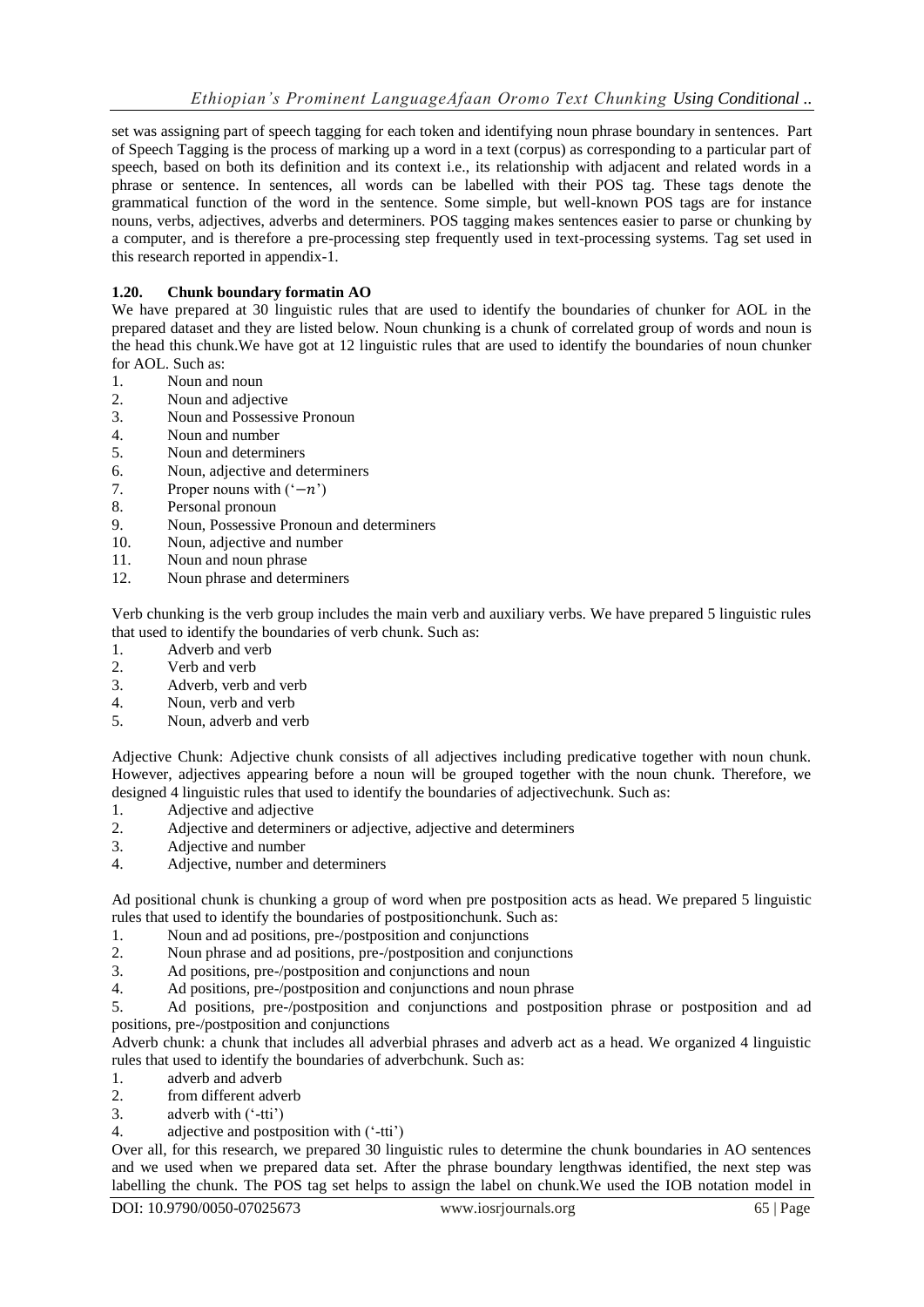which every word is to be tagged. Every chunk included each of this notation models, for instance noun chunk contains B-NP and I-NP and others are also like this. The number of IOB label which we used in this designed were 11 that including O notation which is outside of any chunk. As an example: "**Dallaanlooniikaleessaijaarame."** This is Afaan Oromo simple sentence which was annotated in the table form for training.

| <b>POS</b>  | Chunk tag |
|-------------|-----------|
| <b>NNP</b>  | $B-NP$    |
| <b>NNP</b>  | $I-NP$    |
| AD          | B-VP      |
| VB          | I-VP      |
| <b>PUNC</b> | O         |
|             |           |

**Table 2:** Sample chunk annotated AO sentences for training model

#### **1.21. Architecture of the system**

This sub-section elaborates the overall architecture of the proposed system. The system has three phases the training phase, the testing phase and the prediction phase.



**Figure 2:** Proposed Architecture for AO Text chunking

#### **3.3. AO annotated data**

AO annotated data was prepared in the form of three excel columns that means the first columns is tokens, second columns is POS tag and third columns is chunk tags.

#### **3.4. Feature Extraction**

The basic part developing natural language processing application using machine learning is identifying a feature set. Identifying features is the most important process for machine-learning approaches because a feature design greatly affects the labelling accuracy [40]. Features indicate which information is used from the annotated corpus during the training stage. In this research we chose to use the word itself with POS tag annotated to build our features. These features express the characteristic of the word at position current word by using information from the context of words. Due toPOS tag of previous words and next words influence the chunk tag of current word we used the context window size is start from previous to previous word until next to next word of current words.

| Feature   | Definition                |
|-----------|---------------------------|
| $W_{i-2}$ | Previous to previous word |
| $W_{i-1}$ | Previous word             |
| W,        | Current word              |
| $W_{i+1}$ | Next word                 |
|           | Next to next word         |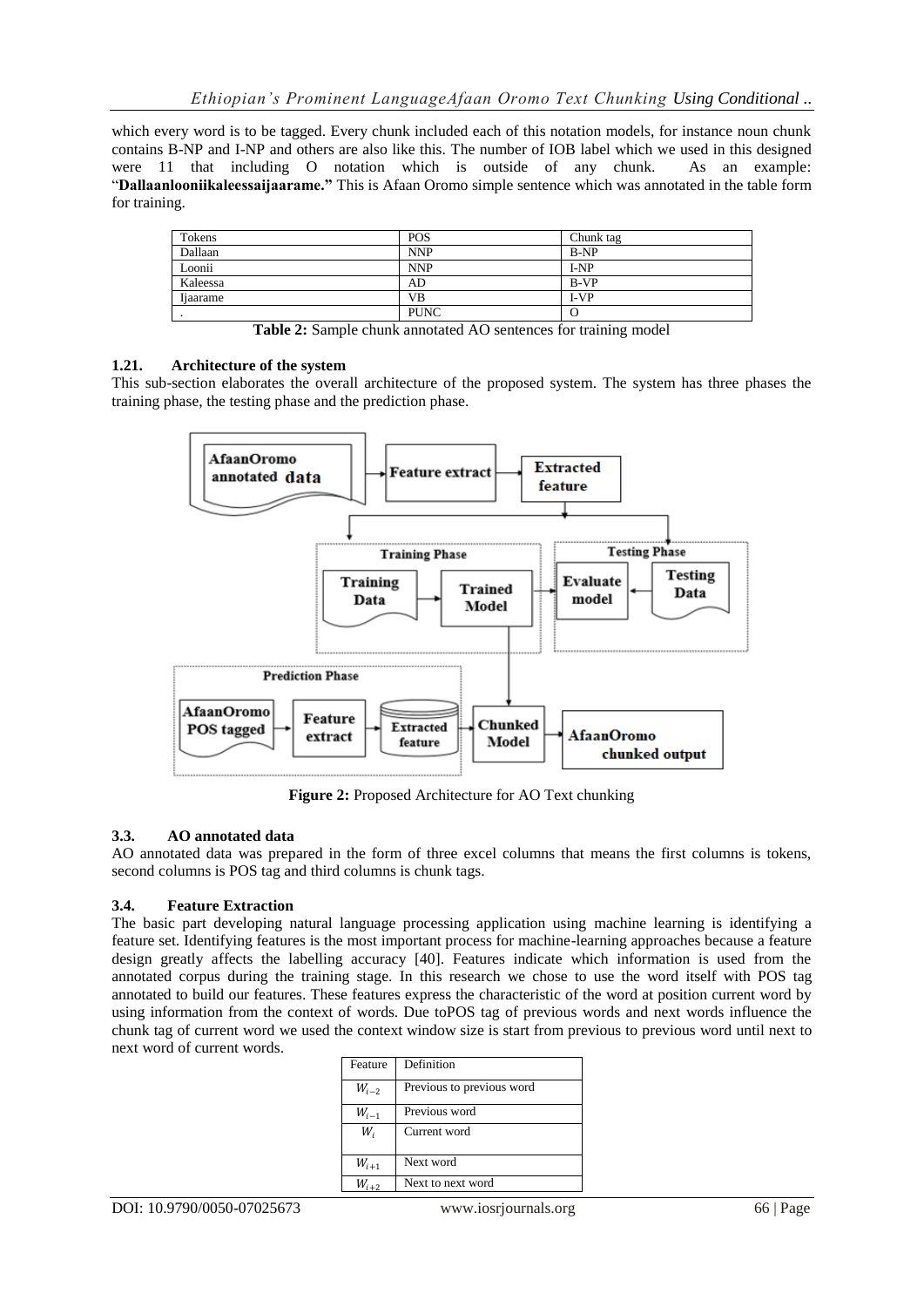| $POS_{i-2}$ | POS of previous to previous word |
|-------------|----------------------------------|
| $POS_{i-1}$ | POS of Previous word             |
| $POS_i$     | POS of current word              |
| $POS_{i+1}$ | POS of next word                 |
| $POS_{i+2}$ | POS of next to next word         |

**Table 3:** Feature extraction window size in the proposed system

#### **3.5. Training phase**

The training dataset in Machine Learning is the dataset that is used to train the model for performing various actions. This is training dataset is the ongoing development process models learn with various algorithm to train the machine to work automatically. Shortly, the sample of data used to fit the model is known as training dataset. This training phase is for building the model. For this research, we used the conditional random field  $(CRF)(sklern-crf suite)$  and SVM (*Linear SVC*) library to develop trained model. Trained model was output which we get after fitting training target of x with training target of y when target of x is the feature which contains words with POS and target of y is label part that is chunk classes.

#### **3.6. Testing phase**

*The dataset which is not in training dataset that is used to evaluate the training model is called testing dataset.*In our case, after trained model was stored, we used stored trained model to evaluate the testing data.

#### **3.7. Prediction phases**

Prediction phase is the process to input new data in the form of training feature and display the categorized data into labels classes. In the text chunking the input data is a text which tagged with part of speech. After trained model was stored and testing feature was evaluated, we can predict new inputted using this model. Prediction in this model is predicted when the inputted data was pass in the trained model.Sample input for chunker model and Output obtained from the developed chunker model is given below:

#### **Input:**

[('Tolaan', 'PNS'), ('gara', 'APC'), ('manaa', 'NN'), ('deemu', 'VB'), ('qaba', 'VB'), ('.', 'PUNC')]

## **Predicted Output:**

[(('Tolaan', 'PNS'), 'B-NP'), (('gara', 'APC'), 'B-PP'), (('manaa', 'NN'), 'I-PP'), (('deemu', 'VB'), 'B-VP'), (('qaba', 'VB'), 'I-VP')]

#### **IV. Experiments And Results**

In this content we discusseddevelopment tools in this research and experimental results of text phrase chunking using SVM and CRFs.

#### **4.1. Development tools**

The development tools used in the process of this research are anaconda platform for python programmingand Jupiter notebook (for editor interface), Scikit learn and sklearn-crfsuitemachine learning library.

Anaconda is data science and machine learning platform for the Python and R programming languages. It is designed to make the process of creating and distributing projects simple, stable and reproducible across systems and is available on Linux and Windows. For this experiment, we used anaconda which is a Python based platform that contain major data science packages including pandas, scikit-learn and NumPy. Pandas are a software library written for the Python programming language for data manipulation and analysis. Pandas DataFrames make manipulating your data easy, from selecting or replacing columns and indices to reshaping your data. The other library is NumPywhich is the fundamental package for scientific computing in Python. It is a Python library that provides a multidimensional array object, various derived objects (such as masked arrays and matrices).Scikit-learn is a Python machine learning library which includes a wide range of state-of-the-art machine learning algorithms for supervised and unsupervised problems. It focuses on bringing machine learning to non-specialists by providing a general-purpose high-level language. Scikit learn is amachine learning library for the Python programming language. For this research, we used support vector machine learning algorithms from sklearn tool. Support vector machine (SVM) has many classes library that is capable of performing binary classification and multi classification. Some of them are:  $SVC$ ,  $Nu$   $SVC$  and linear SVC library.  $SVC$  and  $Nu$   $SVC$  are similar methods and use kernel parameters. On the other hand, *linear SVC* is another implementation of Support Vector Classification for the case of a linear kernel, but  $linear$   $SVC$  does not accept keywordkernel. Chunking has multi-classification concept that means chunking category are more than two categories, in our case there are three categories. In the multi classification,  $SVC$  and Nu SVC implement the "one-against-one" approach for multi-class classification. If  $K$  is the number of classes,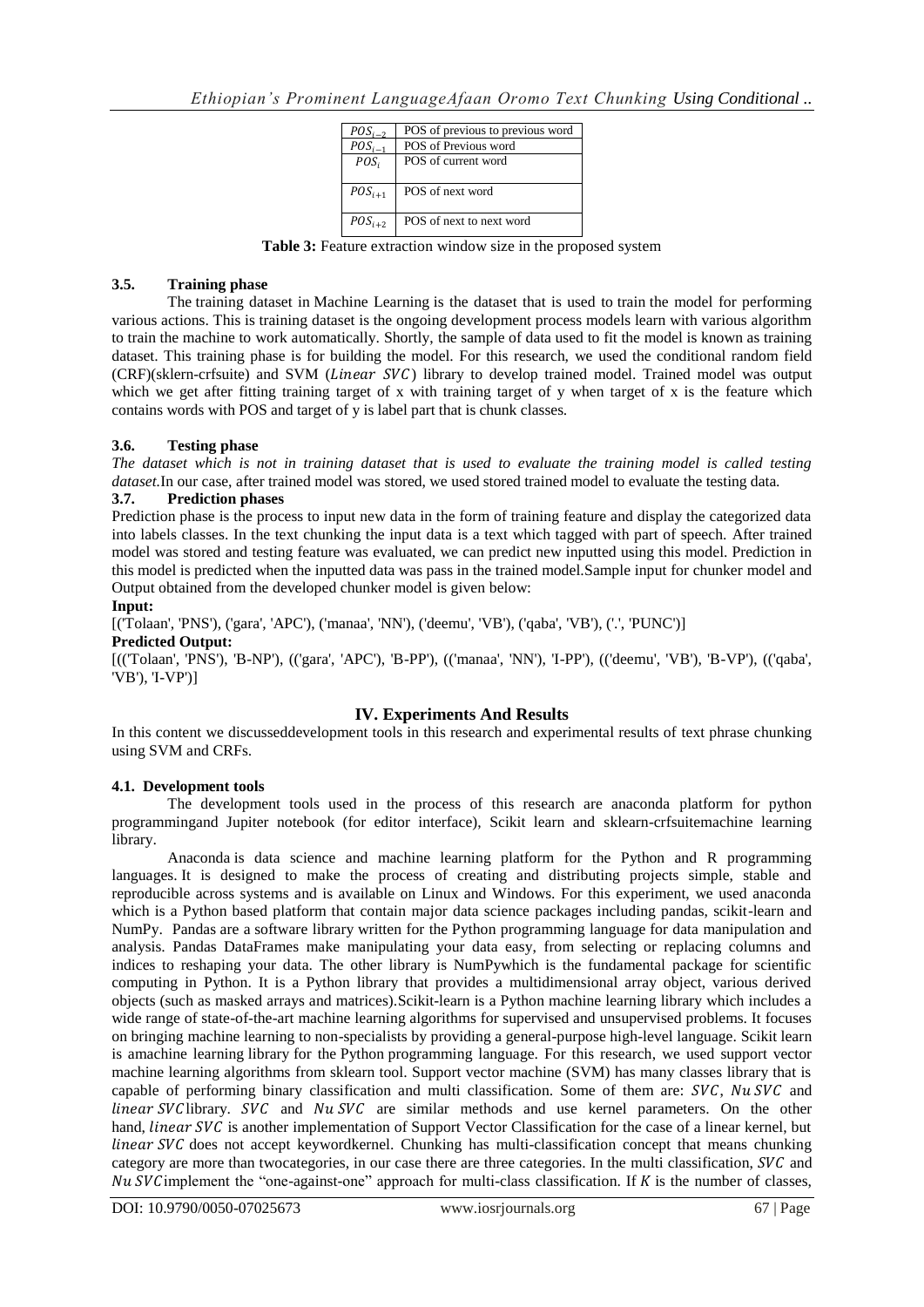then $K(K-1)/2$  classifiers are constructed and each one trains data from two classes. To provide a consistent interface with other classifiers, the decision function shape option allows transforming the results of the "oneagainst-one" classifiers to a decision function of shape  $(n$  -sample, K). Linear SVC automatically uses the oneagainst-all strategy by default. You can also specify it explicitly by setting the multiclass parameter to over (one-vs-the-rest). Theoretically, the term "One-against-one "is an approach used to classify one class from others classes. In this approach, instead of trying to distinguish one class from all the others, we seek to distinguish one class from another one. As a result, we train one classifier per pair of classes, which leads to  $K(K-1)/$ 2 classifiers for K classes. Each classifier is trained on a subset of the data and produces its own decision boundary. For this experiment, we used LinearSVC library of SVM which contains default approach for multiclass classification used in sklearn. Sklearn-crfsuite is a thin conditional random field suite or it is pythoncrfsuite wrapper which provides interface similar to scikit-learn in Anaconda platform by python programming. Sklearn-crfsuite is a library which has implementation of CRFs for labelling and segmenting sequence data.

## **4.2. Performance evaluation**

Scikit learn and sklearn-crfsuite machine learning has standard evaluation metrics by itself. From evaluation metrics, we used classification report measurements of performance system. A classification report is used to measure the quality of predictions from a classification algorithm by counting how many predictions are True and how many are False.

## **4.3. Experimental Results**

To do this research, the annotated dataset consisted of 1000 sentences with 6624 tokens. 75% of this dataset were used for training and the left were testing. Table 5 shows details of training and testing dataset.

| Dataset  | Total sentence | Total tokens |
|----------|----------------|--------------|
| Training |                | 4968         |
| Test     |                | 1656         |
|          |                |              |

**Table 4:** Statistics of training and testing dataset

To do the experiment, 3 different scenarios were considered. Those scenarios were used in different feature extractions and in the same dataset which discards 25% of training dataset for test. For evaluating the performance resultis listed below accordingly.

In the first scenario, all features which all features which include two words from left and two words from right of the current word without POS tags were used.

| Methods    | Features used                                         | Accuracy $(\% )$ |
|------------|-------------------------------------------------------|------------------|
| <b>CRF</b> | $W_{i-2}$ , $W_{i-1}$ , $W_i$ , $W_{i+1}$ , $W_{i+2}$ | 78               |
| <b>SVM</b> |                                                       |                  |

**Table 5:** Performance of the AO text chunking system in scenario 1

In the second scenario, we used all features which include two words from left and two words from right of the current word within corresponding POS tag of each tokens as a feature.

| Methods    | Features used                                                                                               | Accuracy (%) |
|------------|-------------------------------------------------------------------------------------------------------------|--------------|
| <b>CRF</b> | $W_{i-2}$ , $W_{i-1}$ , $W_i$ , $W_{i+1}$ , $W_{i+2}$<br>$POS_{i-2}, POS_{i-1},POS_{i},POS_{i+1},POS_{i+2}$ | 87.4         |
| <b>SVM</b> |                                                                                                             | 85           |

**Table 6:** Performance of the AO text chunking system in scenario 2

In the third scenario, we used one word from left and oneword from right of the current word within corresponding POS tag of each tokens as a feature.

| Methods    | Features used                         | Accuracy (%) |
|------------|---------------------------------------|--------------|
| <b>CRF</b> | $W_{i-1}, W_i, W_{i+1}$               | 86.3         |
| <b>SVM</b> | $POS_{i-1}$ , $POS_{i}$ , $POS_{i+1}$ | 86           |

Table 7: Performance of the AO text chunking system in scenario 3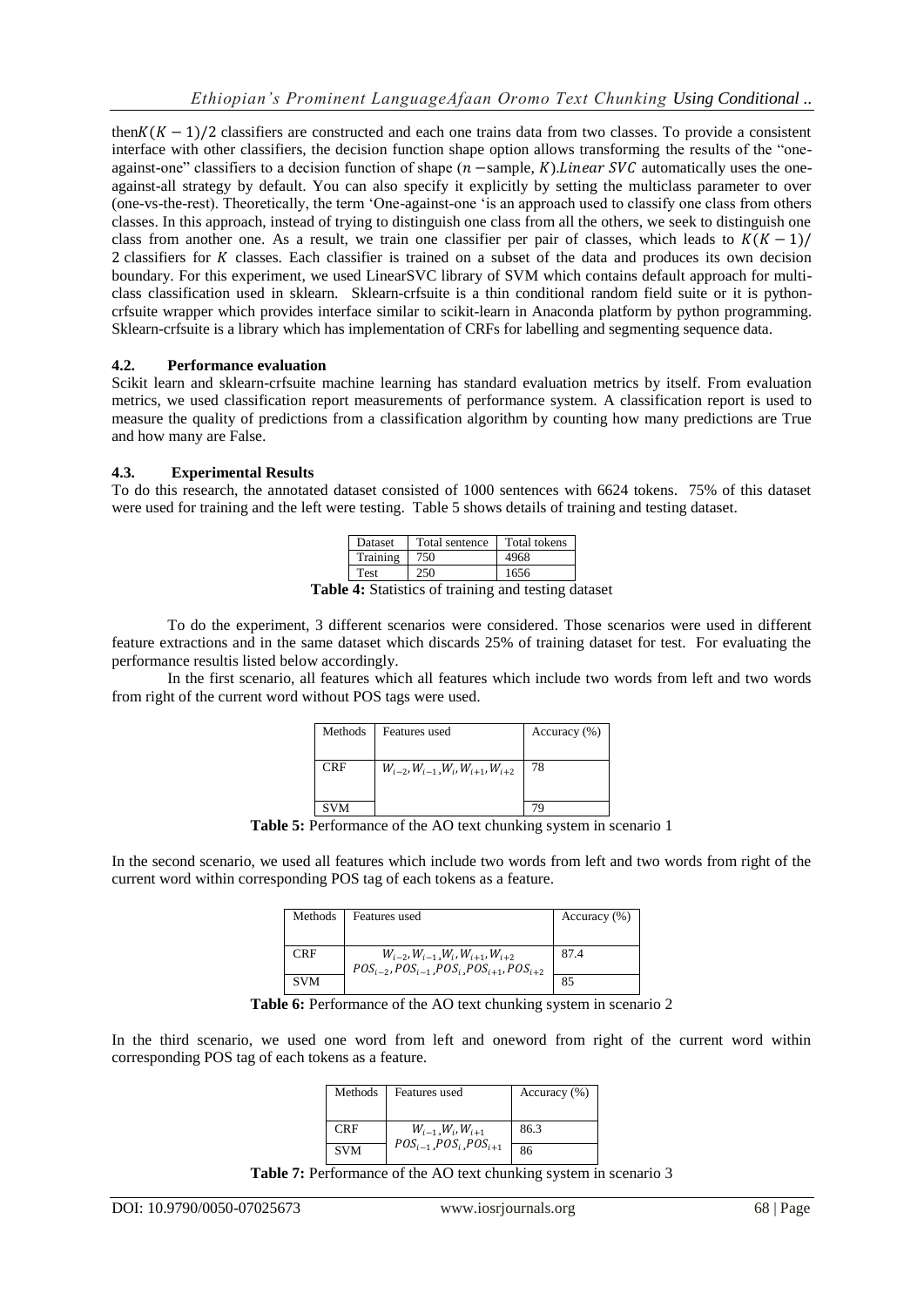## **4.4. Discussion result of CRFs and SVM**

The maximum average of CRFs results are accuracy 87.4% in second scenario.We saw increased window size of tokens and POS tag are important feature for AO text chunking performance. In this research, the majority of dataset was short lengths that means simple sentences plus exclamatory and interrogative sentences are almost in number and they are short lengths. The size of dataset used in this experiment was also very small. For these cases, we used window size of feature until −2/+2. For this small dataset which contains majority of short length, increased window size of feature sets more and more were more immutable on the results.

Our second approach in this experiment was support vector machine (SVM). In support vector machine,SVM is chooses the decision boundary that maximizes the distance from the nearest data points. Therefore, rather than increased/decreased window size of tokens and POS tag as feature, maximum the nearest data (−1/+1) achieved best performance. In this is experiment, the better result of SVM achieved 86% accuracy in third scenario. SVM is chooses the decision boundary that maximizes the distance from the nearest data points.

Toanswer the first research question, the feature set achieved best result is two words from left and two words from right of the current word within corresponding POS tag of each tokens in second scenario. To answer the second research question, CRFs method fit text chunking system for AOL in this dataset than SVM. Finally, from this result, we understand, CRFs was more applicable for AO text chunking than SVM in this dataset. The lower performance could be due to the concept SVM is text classification and it is choosing the decision boundary that maximizes the distance from the nearest data points and the CRFs approach is sequence labelling classification algorithm. Text chunking is a sequential labelling problem which has concept of CRFs.

## **V. Conclusion Andfuture Work**

#### **5.1. Conclusion**

Chunking is the process of identify syntactically correlated parts of words in a sentence. Chunking can be useful in parsing,anaphora, information retrieval, question answering system, information extraction, named entity recognition and aspect-based sentiment analysis. This research was conducted for AO text chunking using Conditional random fields (CRFs) and Support Vector Machine (SVM). To do this research, 1,000 sentences dataset (750 training and 250 testing) were used. This sentence was collected manually for this work. After collecting sentences, we were labelling POS tag and chunk tag. During the experiment, three different scenarios were considered based on the different combination of features such as word, part of speech tags of tokens. Since feature selection plays a vital role in CRF and SVM framework, experiments were carried out to find out most suitable features for AO tagging task. In the first scenario, all features which all features which include two words from left and two words from right of the current word without POS tags were used. In the second scenario, we used all features which include two words from left and two words from right of the current word within corresponding POS tag of each tokens as a feature. In the third scenario, we used one word from left and oneword from right of the current word within corresponding POS tag of each tokens as a feature.

The better result of CRFs and SVM methods are 87.4% and 86% is achieved respectively. This experimental result shows that the performance of developed chunker is significantly good for first time of AO text.

#### **5.2. Contribution of the work**

 $\checkmark$  1,000 sentences dataset within POS tagged and chunk category were prepared.<br>Chunking model was investigated with CREs and SVM for AOI

 $\checkmark$  Chunking model was investigated with CRFs and SVM for AOL.

 The CRFs approach result shows better accuracy for AOT chunkingthan Support vector machine approaches.

Important features in AO Text chunking were identified in both CRFs and SVM.

#### **5.3. Future works**

The study has shown that AO chunking can be done automatically using conditional random field algorithm and Support vector machine learning algorithm.The below pointsareimmediate recommend:

With regard to dataset, AOL didn't have dataset which is manually tagged with POS and chunk categories. For this study, small amount of corpus is tagged manually but this corpus is insufficient and very small. So, in the future huge amount of dataset for AO chunking has to be prepared and the system has to be trained on that to improve its performance.

 $\triangleright$  Improve this research with others techniques.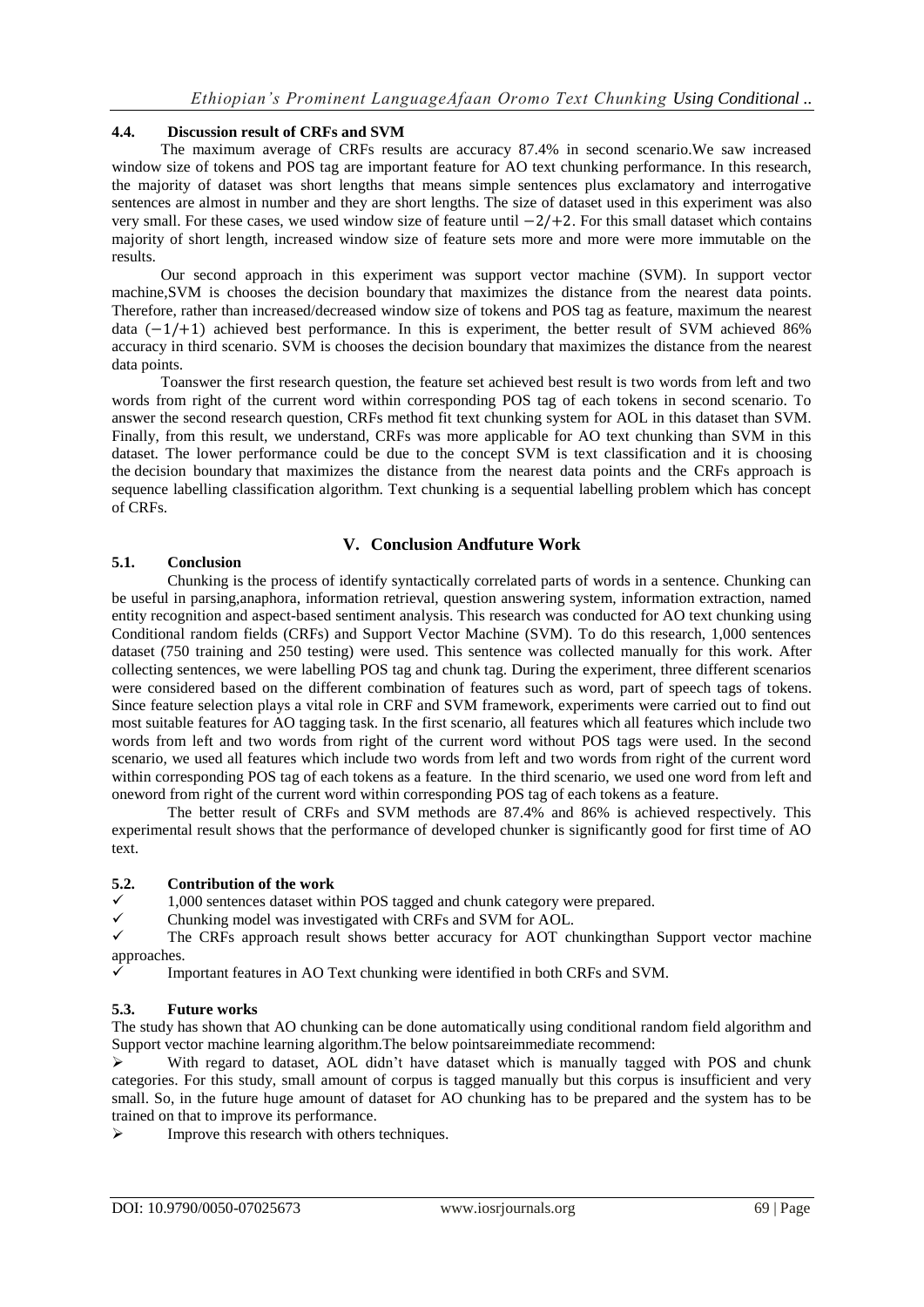#### **Reference**

- [1]. Peter Jackson and Isabelle Moulinier, *Natural language processing for online applications*: text retrieval, extraction and categorization, 1984
- [2]. Daniel Jurafsky& James H. Martin. Speech and Language Processing: *An introduction to natural language processing,computational linguistics, and speech recognition*. 2006
- [3]. Karen Sparck Jones,*Natural Language Processing, a historical review*, University of Cambrige, Cambrige, October 2003.
- [4]. Census Report (2017) "Ethiopia's population now 92 million" <br>[5]. TilahunGamta, *The Oromo language and the*
- [5]. TilahunGamta, *The Oromo language and the latin alphabet*, Journal of Oromo Studies, 1992.http://www.africa.upenn.edu/Hornet/Afaan\_Oromo\_19777.html last visited on Friday, October 31, 2014.
- [6]. Tabor Wami's, New book titled, YewugenaDirsetochenaYetarik Ewunetawoch,2004.
- [7]. WorkinehTesemaa, "*Designing a Rule Based Disambiguator for Afan Oromo Words".* In: American Journal of Computer Science and Information Technology, 2017
- [8]. Abeba Ibrahim. "*A Hybrid Approach to Amharic Base Phrase Chunking and parsing"* (Unpublished Master"s thesis). Addis Ababa University, Addis Ababa, Ethiopia. 2013.
- [9]. GaddisaH .*"Automatic syntactic parser for Afaan Oromo complex sentence using context free grammar"*Addis Ababa university, Unpublished, October 2016.
- [10]. Diriba M, *"An Automatic Sentence Parser for Oromo Language Using Supervised Learning Technique"*, Addis Ababa university, Unpublished, June 2002.
- [11]. S. P. Abney. *Parsing by chunks* (pp. 257-278). Springer Netherlands. 1992.
- [12]. Daelemans, W., S. Buchholz, and J. Veenstra. 1999. *Memory-based shallow parsing. In proceedings of CoNLL*, Bergen, N. submitted.
- [13]. Misganu T. and Ramesh B, "*A Novel Anaphora Resolution Model for Afaan Oromo Language Texts."* In: International Journal of Engineering Research & Technology (IJERT), 2019.
- [14]. Nabil KHOUFI. Et al.., "*Chunking Arabic Texts Using Conditional Random Fields*"
- [15]. Akshay Singh, S M Bendre, and Rajeev Sangal. *HMM based chunker for Hindi. In: 2009 Proceedings of the Second International Joint Conference on Natural Language Processing*, October 2005.
- [16]. R. Koeling (2000). *Chunking with maximum entropy models. In Proceedings of the 2nd workshop on Learning language in logic* and the 4th conference on Computational natural language learning-Volume 7 (pp. 139-141). Association for Computational Linguistics.
- [17]. BiplavSarma,Anup Kumar*,"A Comprehensive Survey of Noun Phrase Chunking in Natural Languages"*International Journal of Engineering Research & Technology (IJERT) Vol. 4 Issue 04, April-2015.
- [18]. Guang-Lu S. Et al.., "*Chinese Chunking Based on Naive Bayes Model"*. In: Research Institute of Information Technology, Tsinghua University, Beijing, China, 2010.
- [19]. Asif Ekbal and Sivaji Bandyopadhyay,2010, *Named Entity Recognition using Support Vector Machine*: A Language Independent Approach: International Journal of Electrical, Computer, and Systems Engineering 4:2 2010.
- [20]. Joel Mickelin,2013, *Named Entity Recognition with Support Vector Machines*: MSc Thesis, Royal Institute of Technology School of Computer Science and Communication, Stockholm, Sweden.
- [21]. Chih-Wei Hsu and Chih-Jen Lin, *"A Comparison of Methods for Multi-class SupportVector Machines"* 2012
- [22]. Roman Klinger, et.al. *Classical ProbabilisticModels and Conditional Random Fields. Algorithm Engineering Report*, TR07-2-013, ISSN 1864-4503. Dortmund University of Technology, Department of Computer Science, Germany, 2006
- [23]. J. Lafferty, A. McCallum, F. Pereira*, "Conditional Random Fields: Probabilistic Models for Segmenting and Labeling Sequence Data,"* Proceedings of the Eighteenth International Conference on Machine Learning (lCML).
- [24]. Kuanghua Chen., Hsin-Hsi Chen. (1993). *A probabilistic chunker*. In: Proceedings of ROCLING-93, p. 99–117.
- [25]. Chakraborty, Neelotpal., Malakar, Samir., Sarkar, Ram., Nasipuri, Mita. (2016). *A rule-based approach for noun phrase extraction from English text document*. In: Seventh International Conference on CNC-2016, p. 13–26.
- [26]. Guang-Lu S. Et al.., *"Chinese Chunking Based on Maximum Entropy Markov Models*". In: The Association for Computational Linguistics and Chinese Language Processing on June 2006 pp. 115-136.

#### **Appendices**

#### **Appendix 1: POS tagged used in this study**

| No             | Tag               | <b>Description</b>                                                                                                                | <b>Example</b>                                      |
|----------------|-------------------|-----------------------------------------------------------------------------------------------------------------------------------|-----------------------------------------------------|
| $\mathbf{1}$   | <b>NN</b>         | Common noun                                                                                                                       | Nama, Muka, jimmaa                                  |
| $\overline{2}$ | <b>NNP</b>        | A tag for all types of plural nouns that are not<br>joined with other categories in sentence (not show<br>location and direction) | Namoota, biyyoota, Namni, sangichi,                 |
| 3              | <b>NNPS</b>       | Common noun plus pre/postposition (which is show<br>location and direction)                                                       | InniBooranattii gale.                               |
| 4              | <b>PN</b>         | proper nouns                                                                                                                      | Dammee, Caaltuu, Oromiyaa                           |
| 5              | <b>PNS</b>        | Proper nouns that are joined with other postposition in<br>sentence (not show location and direction)                             | Tolaan, caaltuun                                    |
| 6              | <b>PPN</b>        | <b>Personal pronoun</b>                                                                                                           | Ana/ani, nuyi/nuti, sii/ati, isin, ishee            |
| 7              | <b>POP</b>        | <b>Possessive Pronoun</b>                                                                                                         | Koo, kee, keenvaa                                   |
| 8              | <b>VB</b>         | <b>Verbs</b>                                                                                                                      | Kottu, Deemi, dubbisi, qaba                         |
| 9              | IJ                | <b>Adjectives</b>                                                                                                                 | Bareedduu, diimaa, magaala,                         |
| 10             | AD                | <b>Adverb</b>                                                                                                                     | Kaleessa, edana, yoomiyyuu, sirritti                |
| 11             | AP<br>$\mathbf C$ | Adpositions, pre-/postposition and conjunctions                                                                                   | Ni, irraa, garuu, fi, akka,yoom,ykn, bira,<br>gara, |
| 12             | DT                | <b>Determiners</b>                                                                                                                | Kun, kana, kanneen, sana                            |
| 13             | CN                | Cardinal numbers.                                                                                                                 | Lama, kudhan, 2012                                  |
| 14             | <b>PUNC</b>       | <b>Punctuations</b>                                                                                                               | $.?\, !': [\{ () = \_$                              |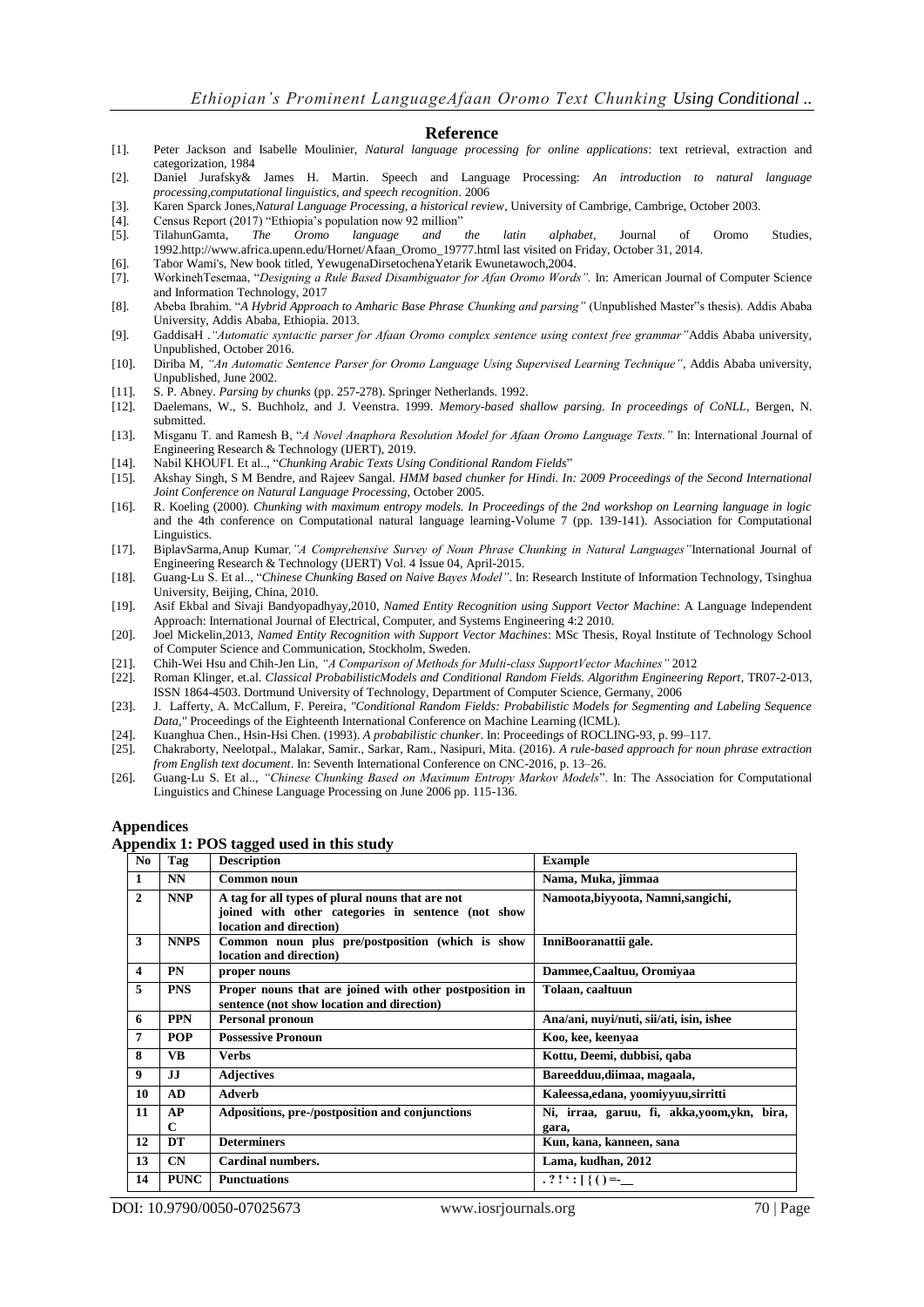*Ethiopian's Prominent LanguageAfaan Oromo Text Chunking Using Conditional ..*

| 15 | <b>NEG</b>  | Negative word                    | Hin.miti                                                |
|----|-------------|----------------------------------|---------------------------------------------------------|
| 16 | <b>PPNS</b> | Personal pronoun + postposition  | Nurraa                                                  |
| 17 | <b>ADPP</b> | Adverb plus postposition "-ttii" | [fagootti]<br>Tulluunqawweedhukaasee<br>bineensaajjeese |

#### **Appendix 2: chunk tag used in this study**

| No     | Chunk tag     | <b>Description</b>            |
|--------|---------------|-------------------------------|
|        | <b>B-NP</b>   | Begin of noun phrase          |
| 2      | $I-NP$        | Inside of noun phrase         |
| 3      | <b>B-VP</b>   | Begin of verb phrase          |
| 4      | I-VP          | Inside of verb phrase         |
| 5      | B-AdjP        | Begin of adjective phrase     |
| 6      | I-AdjP        | Inside of adjective phrase    |
| $\tau$ | <b>B-PP</b>   | Begin of postposition phrase  |
| 8      | $I-PP$        | Inside of postposition phrase |
| 9      | <b>B-AdvP</b> | Begin of adverb phrase        |
| 10     | I-AdvP        | Inside of adverb phrase       |
| 11     | Ω             | Outside of adverb phrase      |

#### **Appendix 3: Sample chunk tag text for the training data set**

| Inni           | o<br>PPN    | <b>B-NP</b>    |
|----------------|-------------|----------------|
| sa'a           | NN          | <b>B-NP</b>    |
| Aannanii       | <b>NNP</b>  | I-NP           |
| <b>B</b> itate | <b>VB</b>   | $\overline{O}$ |
|                | <b>PUNC</b> | $\Omega$       |
| Dallaan        | <b>NNP</b>  | <b>B-NP</b>    |
| Loonii         | <b>NNP</b>  | I-NP           |
| Kaleessa       | AD          | <b>B-VP</b>    |
| Ijaarame       | <b>VB</b>   | $I-VP$         |
|                | <b>PUNC</b> | 0              |
| Tolaan         | <b>PNS</b>  | <b>B-NP</b>    |
| Nama           | NN          | <b>B-NP</b>    |
| Ambooti        | <b>NPP</b>  | I-NP           |
|                | <b>PUNC</b> | O              |
| Gammachuun     | <b>PNS</b>  | B-NP           |
| Suuta          | AD          | <b>B-VP</b>    |
| Deema          | <b>VB</b>   | $I-VP$         |
| Darbe          | VB          | $I-VP$         |
|                | <b>PUNC</b> | $\overline{O}$ |
| Caaltuun       | <b>PNS</b>  | <b>B-NP</b>    |
| Kaleessa       | AD          | B-VP           |
| Daftee         | AD          | $I-VP$         |
| Deebite        | VB          | $I-VP$         |
|                |             | $\Omega$       |
| Bariisoon      | <b>PNS</b>  | B-NP           |
| Garmalee       | AD          | <b>B-VP</b>    |
| Soorame        | <b>VB</b>   | I-VP           |
|                | <b>PUNC</b> | O              |

#### **Appendix 4: Feature extracted:**

#### **Listed sentences:**

[['Namooni', 'NNP', 'B-NP'], ['guguddaa', 'JJ', 'B-AdjP'], ['saddeeti', 'CN', 'I-AdjP'],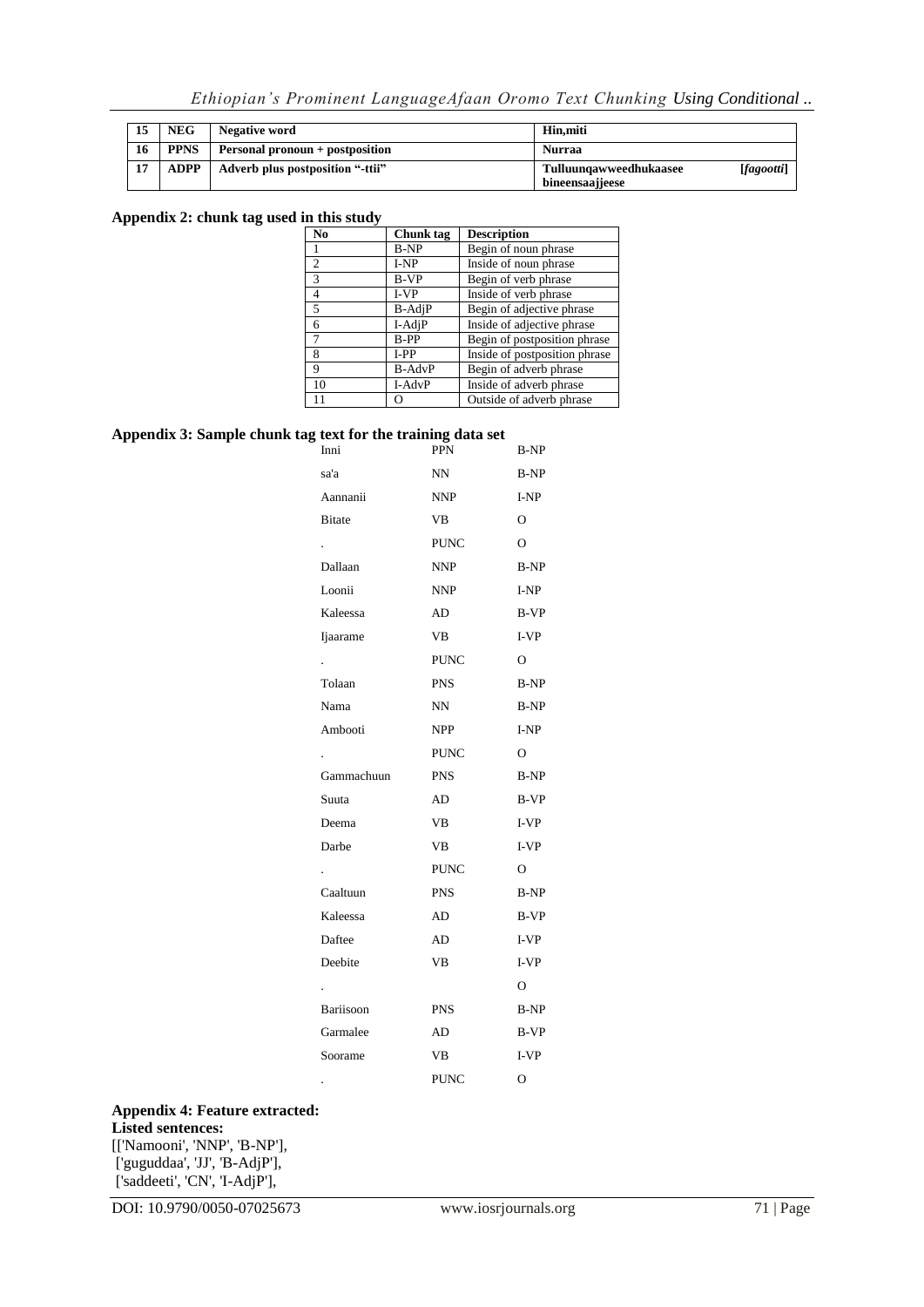['dhufan', 'VB', 'O'], ['.', 'PUNC', 'O']] **Feature extracted file of the above listed sentences in all features set in CRFs:** [{'bias': 1.0, 'current\_token.lower()': 'namooni', 'current\_token.isdigit()': False, 'current\_postag': 'NNP', 'First\_token': True, 'next\_1\_token\_lower': 'guguddaa', 'next 2 token lower': 'saddeeti', 'next\_1\_pos': 'JJ', 'next\_2\_pos': 'CN'}, {'bias': 1.0, 'current\_token.lower()': 'guguddaa', 'current\_token.isdigit()': False, 'current\_postag': 'JJ', 'prew\_1\_token\_lower': 'namooni', 'prew\_1\_pos': 'NNP', 'next\_1\_token\_lower': 'saddeeti', 'next\_2\_token\_lower': 'dhufan', 'next\_1\_pos': 'CN', 'next\_2\_pos': 'VB'}, {'bias': 1.0, 'current\_token.lower()': 'saddeeti', 'current\_token.isdigit()': False, 'current\_postag': 'CN', 'First\_token': True, 'prew\_2\_token\_lower': 'namooni', 'prew\_1\_token\_lower': 'guguddaa', 'prew\_2\_pos': 'NNP', 'prew\_1\_pos': 'JJ', 'next\_1\_token\_lower': 'dhufan', 'next\_2\_token\_lower': '.', 'next\_1\_pos': 'VB', 'next\_2\_pos': 'PUNC'}, {'bias': 1.0, 'current\_token.lower()': 'dhufan', 'current\_token.isdigit()': False, 'current\_postag': 'VB', 'First\_token': True, 'prew\_2\_token\_lower': 'guguddaa', 'prew\_1\_token\_lower': 'saddeeti', 'prew\_2\_pos': 'JJ', 'prew\_1\_pos': 'CN', 'next\_1\_token\_lower': '.', 'next\_1\_pos': 'PUNC'}, {'bias': 1.0, 'current\_token.lower()': '.', 'current\_token.isdigit()': False, 'current\_postag': 'PUNC', 'First\_token': True, 'prew\_2\_token\_lower': 'saddeeti', 'prew\_1\_token\_lower': 'dhufan', 'prew\_2\_pos': 'CN', 'prew\_1\_pos': 'VB', 'last\_token': True}]

**Apendix 5: Sample predicted chunk tagged output** Input file: [('Tolaan', 'PNS'), ('gara', 'APC'), ('manaa', 'NN'), ('deeme', 'VB'), ('rafe', 'VB'), ('.', 'PUNC')]